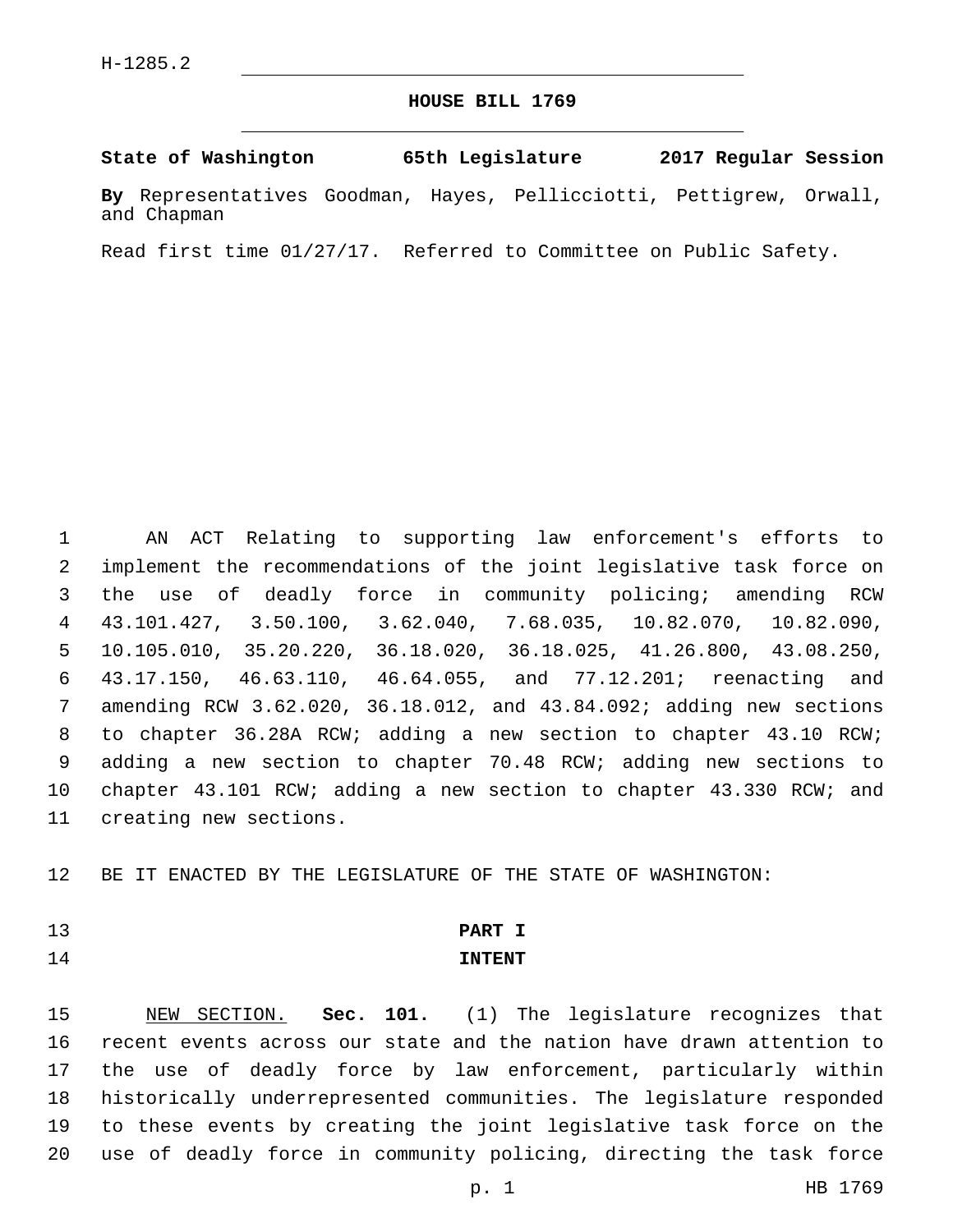to review laws and policies related to this complex and challenging issue, and to submit recommendations to reduce the number of violent interactions between law enforcement and the communities they serve.

 (2) While the legislature recognizes that the task force's assignment was formidable, and the work of the task force members was often uncomfortable and emotionally charged, the legislature commends each task force member for their invaluable contributions to this important endeavor. Notwithstanding the challenges they faced, the task force submitted fifteen recommendations to the legislature, many of which were unanimous and some of which were submitted with the 11 expectation that continued work was needed.

 (3) Washington leads the nation with its standards and practices for certification and decertification of peace officers as well as with mandated innovative and proven training curricula, such as crisis intervention training, deescalation techniques, the guardian philosophy, and blue courage policing. However, the task force's recommendations confirm that we can, and must, do better.

 (4) The legislature intends to provide the necessary support to law enforcement and the necessary policy changes to further and promote the recommendations of the joint legislative task force on the use of deadly force in community policing. Those recommendations, best described as a package of recommendations to reduce violent interactions between law enforcement and the communities they serve include, at a minimum, modification of our use of deadly force statute, adequate funding for law enforcement training, additional advanced training for law enforcement, procurement of less lethal weapons and the attendant training in their use, and the collection 28 of data on the use of deadly force.

# **PART II**

### **LESS LETHAL WEAPONS**

 NEW SECTION. **Sec. 201.** A new section is added to chapter 36.28A 32 RCW to read as follows:

 (1) Subject to the availability of amounts appropriated for this specific purpose, the Washington association of sheriffs and police chiefs shall establish a grant program to assist local law enforcement agencies in procuring less lethal weapons for primary 37 responding law enforcement officers.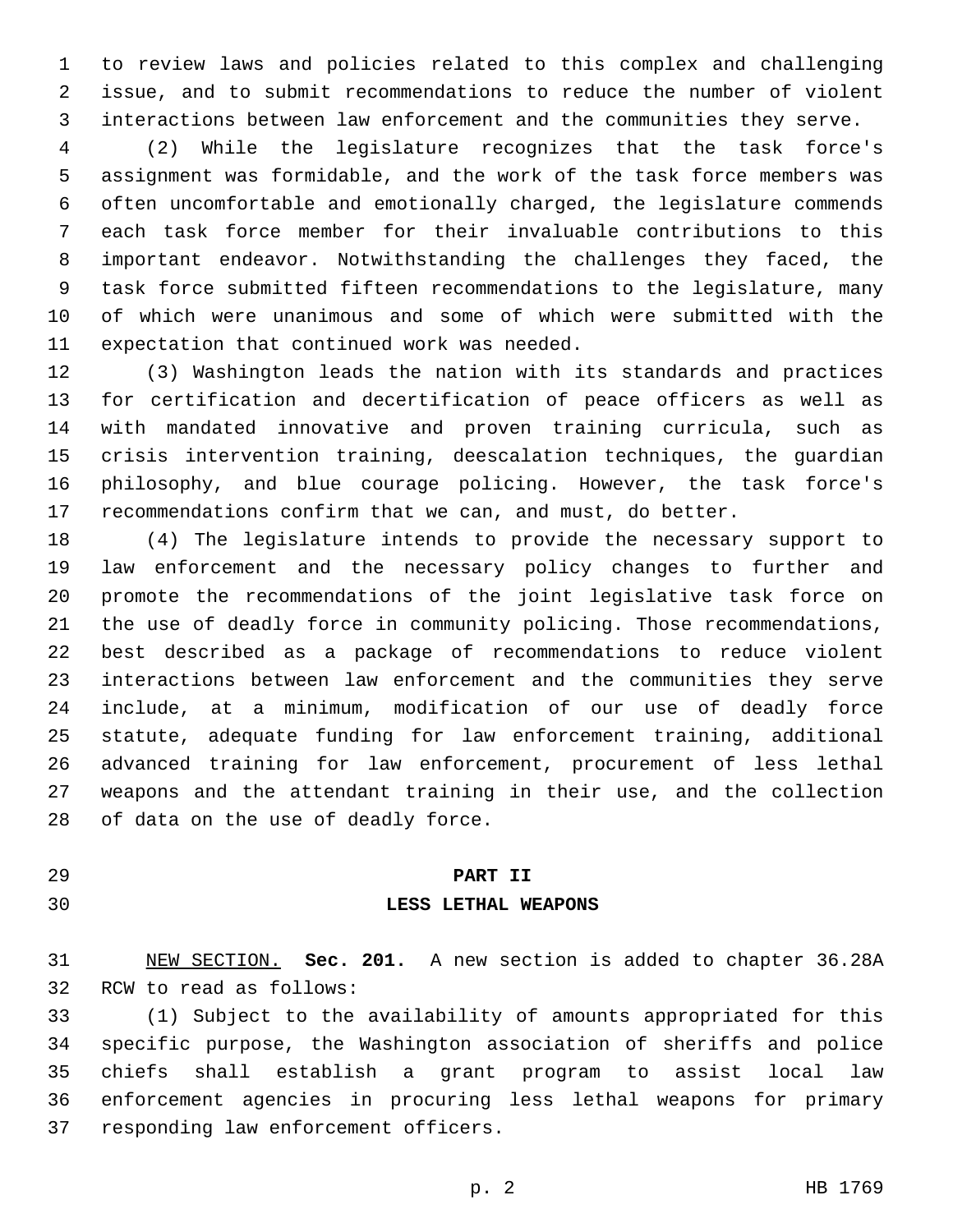(2) Grant applications must be reviewed and grants must be awarded through peer review panels. Grant applicants must demonstrate a commitment to providing the training of primary responding law enforcement officers in the proper use of less lethal weapons and 5 proper maintenance of the weapons.

 (3) The Washington association of sheriffs and police chiefs shall submit a report by December 30th of each year of the grant program to the appropriate committees of the legislature, the governor, and the criminal justice training commission regarding the program, including the agencies receiving funds, the amounts distributed, and the equipment or other items or services purchased 12 with the funds.

 (4) For the purpose of this section, "less lethal weapons" means conducted energy devices and similar technologies.

## **PART III**

# **DEADLY FORCE DATA COLLECTION**

 NEW SECTION. **Sec. 301.** A new section is added to chapter 43.10 18 RCW to read as follows:

 (1) Subject to the availability of amounts appropriated for this specific purpose, beginning January 1, 2018, all Washington law enforcement agencies must report to the office of the attorney general information regarding each incident where: Deadly force is applied; and force is applied if death or great bodily harm results. The report must include the following with respect to each incident:

 (a) The demographic characteristics of the officer or officers applying the force and the person to which the force was applied, including sex, age, race, ethnicity, and disability, if known;

 (b) The type of force used and, where applicable, firearm 29 discharge data;

 (c) The agency or agencies employing the officer or officers 31 applying the force;

32 (d) The location of the incident;

 (e) The known injuries of the involved officer or officers and of 34 the person to which the force was applied; and

 (f) Any other information the attorney general determines relevant to accurately record the circumstances of each incident.

 (2) By December 1, 2018, and annually thereafter, the office of the attorney general must compile and publish the data collected

p. 3 HB 1769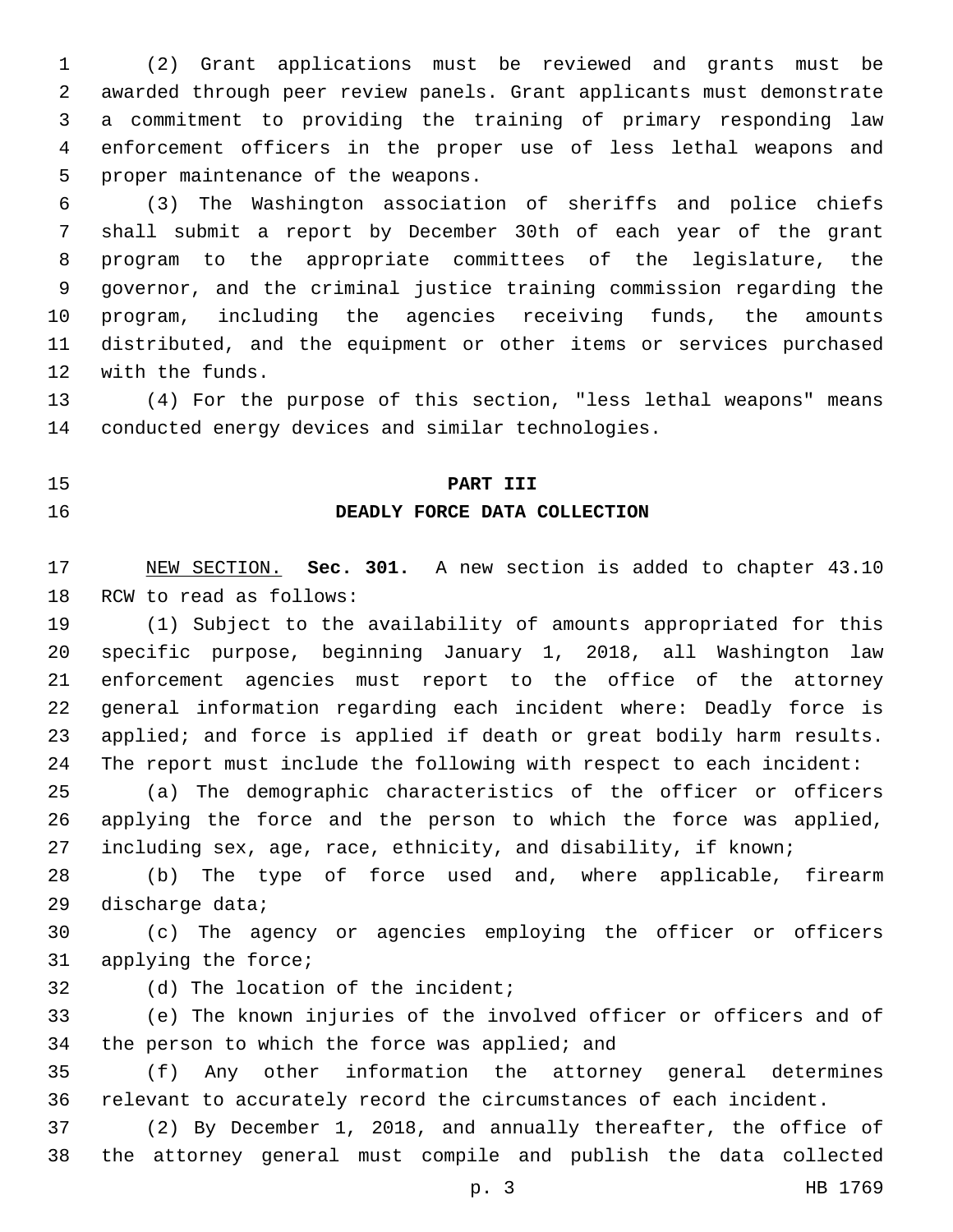under this section. The attorney general shall ensure that the reporting is likely to comply with pending federal use of deadly 3 force reporting standards.

(3) For purposes of this section:4

 (a) "Deadly force" has the same meaning as provided in RCW 9A.16.010;6

 (b) "Great bodily harm" has the same meaning as provided in RCW 9A.04.110; and8

 (c) "Washington law enforcement agencies" includes general authority Washington law enforcement agencies as defined in RCW 10.93.020 and limited authority Washington law enforcement agencies 12 as defined in RCW 10.93.020.

## **PART IV**

### **ACCREDITATION**

 NEW SECTION. **Sec. 401.** A new section is added to chapter 70.48 16 RCW to read as follows:

 (1) Subject to the availability of amounts appropriated for this specific purpose, the jail accreditation project is established for the purpose of incentivizing jails to seek and receive accreditation to improve the safety and welfare of correctional officers, inmates, 21 and the public.

 (2) The criminal justice training commission shall administer the project. The criminal justice training commission may adopt policies and procedures necessary to administer the project. The criminal justice training commission shall develop and maintain a list of approved accreditation projects for the distributions authorized in this section. Accreditation projects under this section must be comprehensive rather than targeted to one specific feature of jail 29 operations or health and safety standards.

 (3) Every jail operating under the authority of this chapter shall report its accreditation status to the criminal justice training commission by an annual deadline established by the commission, including any documentation required by the commission.

 (4) The criminal justice training commission, subject to any limitations specified in the appropriation for this purpose, shall distribute a financial distribution award to each jail awarded an accreditation or reaccreditation in the previous calendar year. The commission shall develop a sliding scale formula to determine the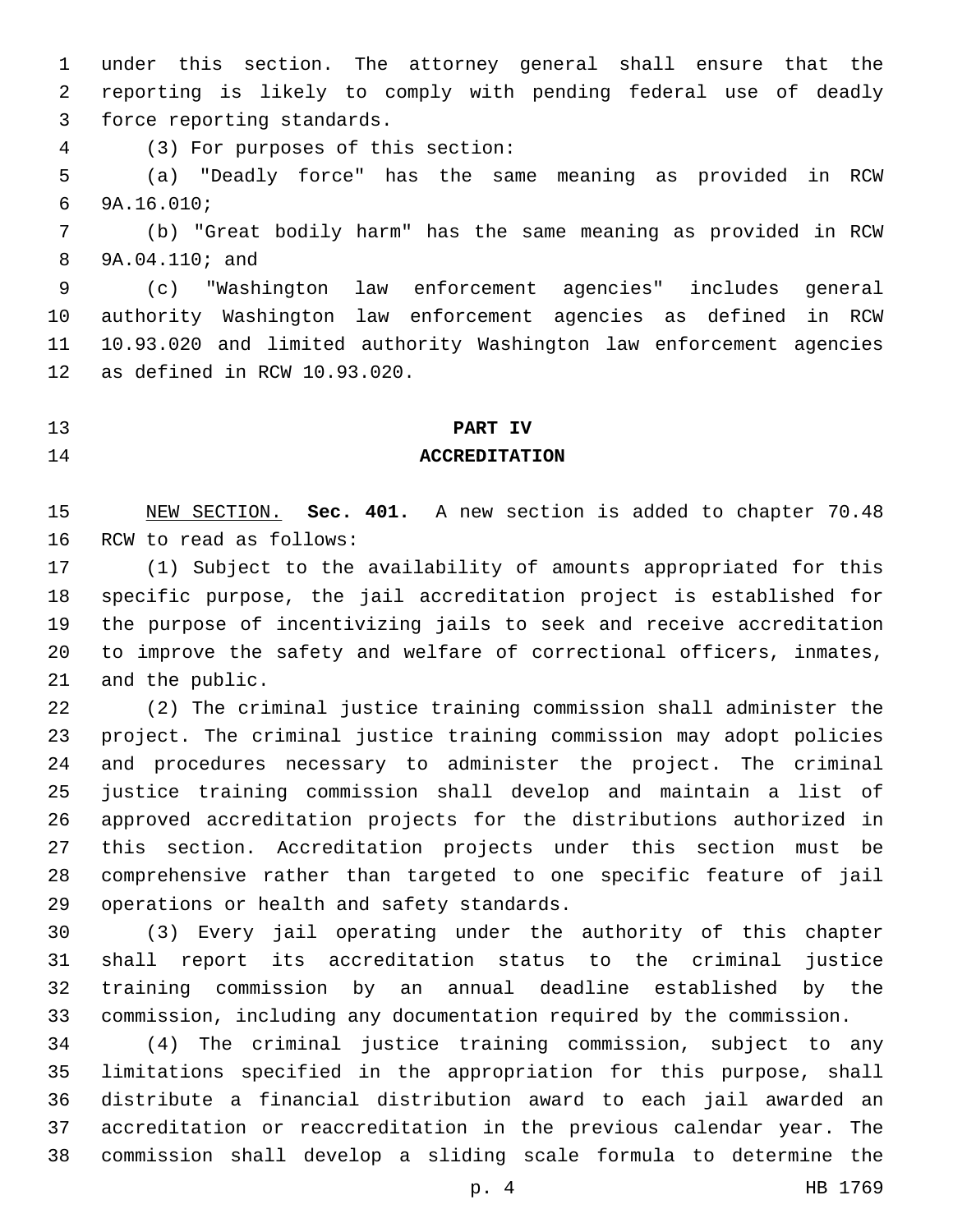amount of the distribution awards under this section by taking into account the jail's size, population served, services offered, and jurisdiction. The amount may not exceed one hundred thousand dollars. A jail may not receive more than one distribution in any calendar 5 year.

 (5) Beginning December 1, 2017, and annually thereafter, the criminal justice training commission shall submit a report to the appropriate committees of the legislature and the governor on the jail accreditation project, including the accreditation status of jails and the amounts distributed under this section.

 NEW SECTION. **Sec. 402.** A new section is added to chapter 43.101 12 RCW to read as follows:

 (1) Subject to the availability of amounts appropriated for this specific purpose, the law enforcement accreditation project is established for the purpose of incentivizing law enforcement agencies 16 to seek and receive accreditation.

 (2) The commission shall administer the project. The commission may adopt policies and procedures necessary to administer the project. The commission shall develop and maintain a list of approved accreditation projects for the distributions authorized in this section. Accreditation projects under this section must be comprehensive rather than targeted to one specific feature of law enforcement operations. Approved accreditation projects must promote the professionalization of the law enforcement industry through an ongoing review, implementation, and revision of industry best 26 practices and standards.

 (3) Every law enforcement agency shall report its accreditation status to the commission by an annual deadline established by the commission, including any documentation required by the commission.

 (4) The commission, subject to any limitations specified in the appropriation for this purpose, shall distribute a financial distribution award to each law enforcement agency awarded an accreditation or reaccreditation in the previous calendar year. The commission shall develop a sliding scale formula to determine the amount of the distribution awards under this section by taking into account the agency's size, resources, and jurisdiction. The amount may not exceed fifty thousand dollars. A law enforcement agency may not receive more than one distribution in any calendar year.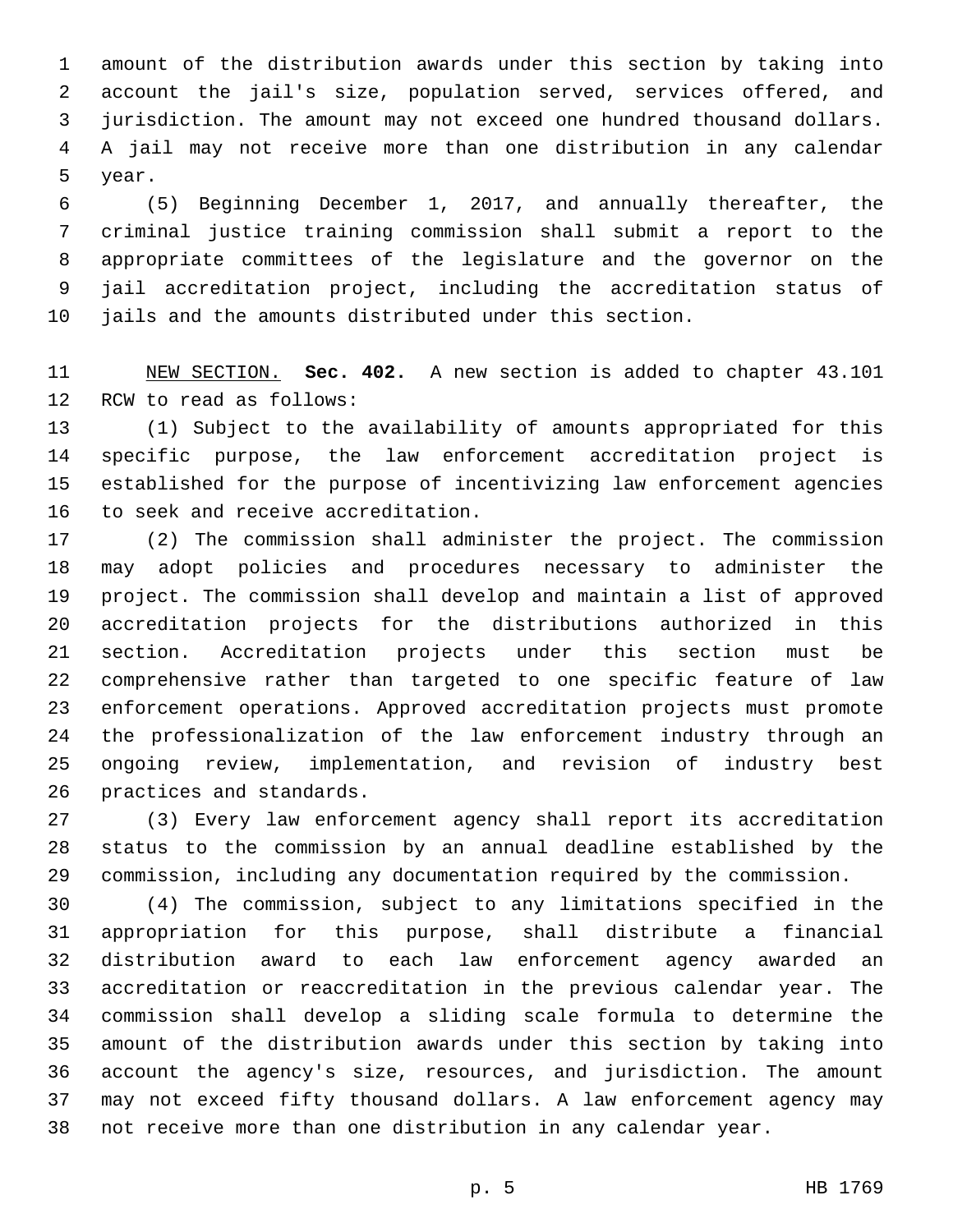(5) Beginning December 1, 2017, and annually thereafter, the commission shall submit a report to the appropriate committees of the legislature and the governor on the law enforcement accreditation project, including the accreditation status of law enforcement agencies and the amounts distributed under this section.

 (6) For the purpose of this section, "law enforcement agency" has the same meaning as general authority Washington law enforcement agency in RCW 10.93.020.8

**PART V**

# **LAW ENFORCEMENT AND COMMUNITY ENGAGEMENT**

 NEW SECTION. **Sec. 501.** A new section is added to chapter 36.28A 12 RCW to read as follows:

 Subject to the availability of amounts appropriated for this specific purpose, the Washington association of sheriffs and police chiefs shall establish a grant program to assist local law enforcement agencies in establishing community engagement programs. In evaluating grant applications, the association shall consult with the Washington state fraternal order of police, the Washington council of police and sheriffs, the council of metropolitan police and sheriffs, the commission on Asian Pacific American affairs, the commission on African-American affairs, the commission on Hispanic affairs, and the governor's office of Indian affairs. Grant applications shall be reviewed and awarded through peer review panels, which must include a member from each of the commissions and a member of the governor's office of Indian affairs. Grant applicants must demonstrate consistency with relevant portions of the final report of the president's task force on twenty-first century policing. Particular priority must be given to qualified grant applicants that intend to establish or enhance engagement with historically underrepresented communities. The association shall submit a preliminary report to the legislature with details on the selected grant recipients after awards are distributed. The association shall submit an annual report on the grant program, including any information on grant recipients, use of funds, and possible outcomes, by December 1st of each year the grant program is 36 funded.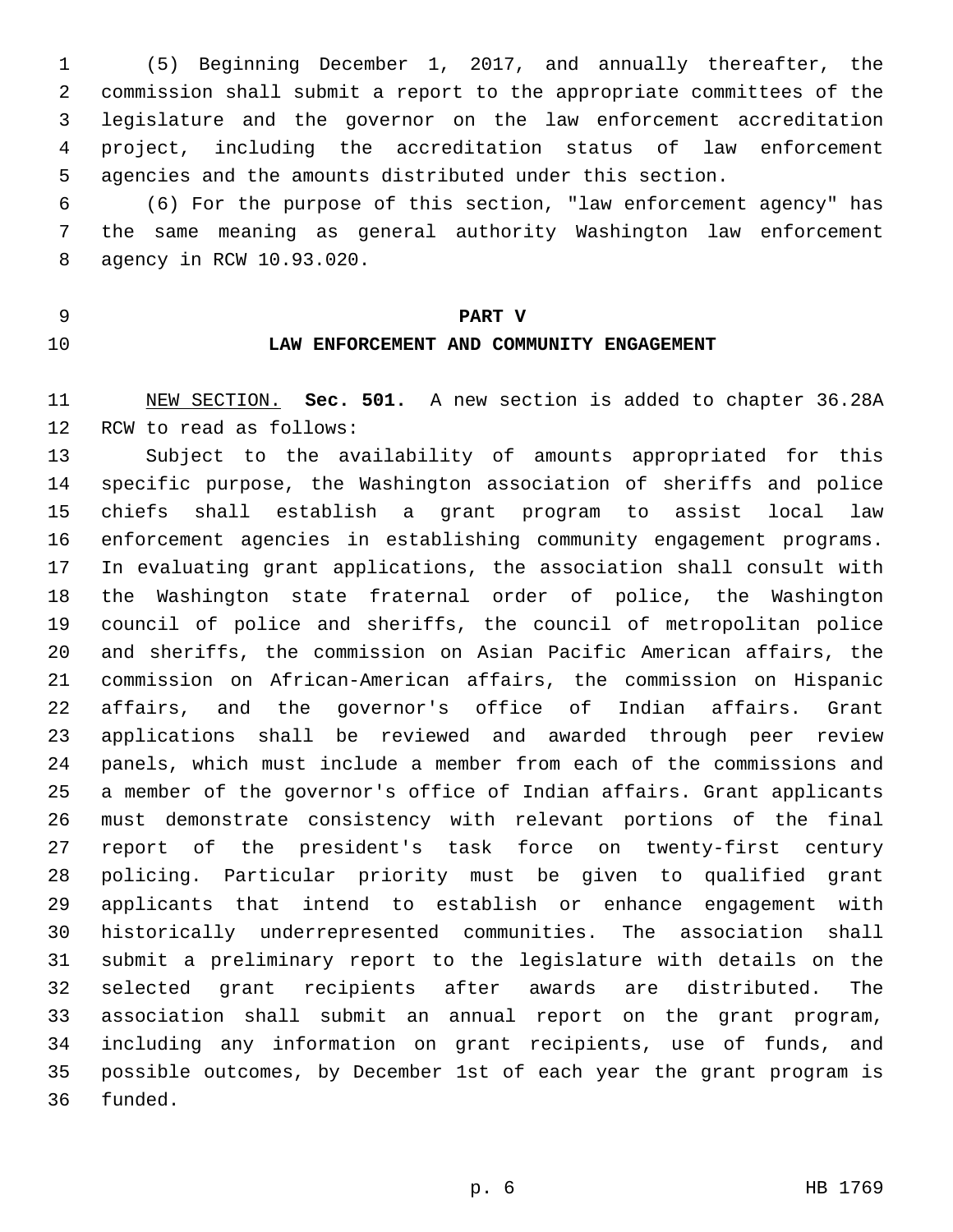NEW SECTION. **Sec. 502.** A new section is added to chapter 43.330 2 RCW to read as follows:

 (1) Subject to the availability of amounts appropriated for this specific purpose, the department shall administer the community and law enforcement partnership grant program to build and foster relationships between the community and law enforcement in an effort to improve public safety. The grants must be used for the purpose of improving communication, collaboration, and partnerships between law enforcement and the community, with a particular focus on the relationships between law enforcement and communities of color and other underrepresented communities. Eligible grant recipients include community-based nongovernmental organizations with: (a) An interest in and, if possible, experience in the stated purpose of the grant program; and (b) established or a willingness to establish committed partnerships with law enforcement agencies. Grant recipients must foster communication and build partnerships through forums, community meetings, training, workshops, community organizing, and other outreach. Grant recipients must maintain a consistent and responsive point of contact for the grant program and must collect and report data on the use of funds and other measures required by the 21 department.

 (2) When evaluating grant applications, the department shall consult with the Washington association of sheriffs and police chiefs, the Washington state fraternal order of police, the Washington council of police and sheriffs, the council of metropolitan police and sheriffs, the commission on Asian Pacific American affairs, the commission on African-American affairs, the commission on Hispanic affairs, and the governor's office of Indian affairs. Grant applications shall be reviewed and awarded through peer review panels, including a member from each of the commissions and a member of the governor's office of Indian affairs.

 (3) The department shall adopt policies and procedures necessary to administer the grant program. The department shall submit a preliminary report to the legislature with details on the selected grant recipients after awards are distributed. The department shall submit an annual report on the grant program, including any information on grant recipients, use of funds, and possible outcomes, by December 1st of each year the grant program is funded.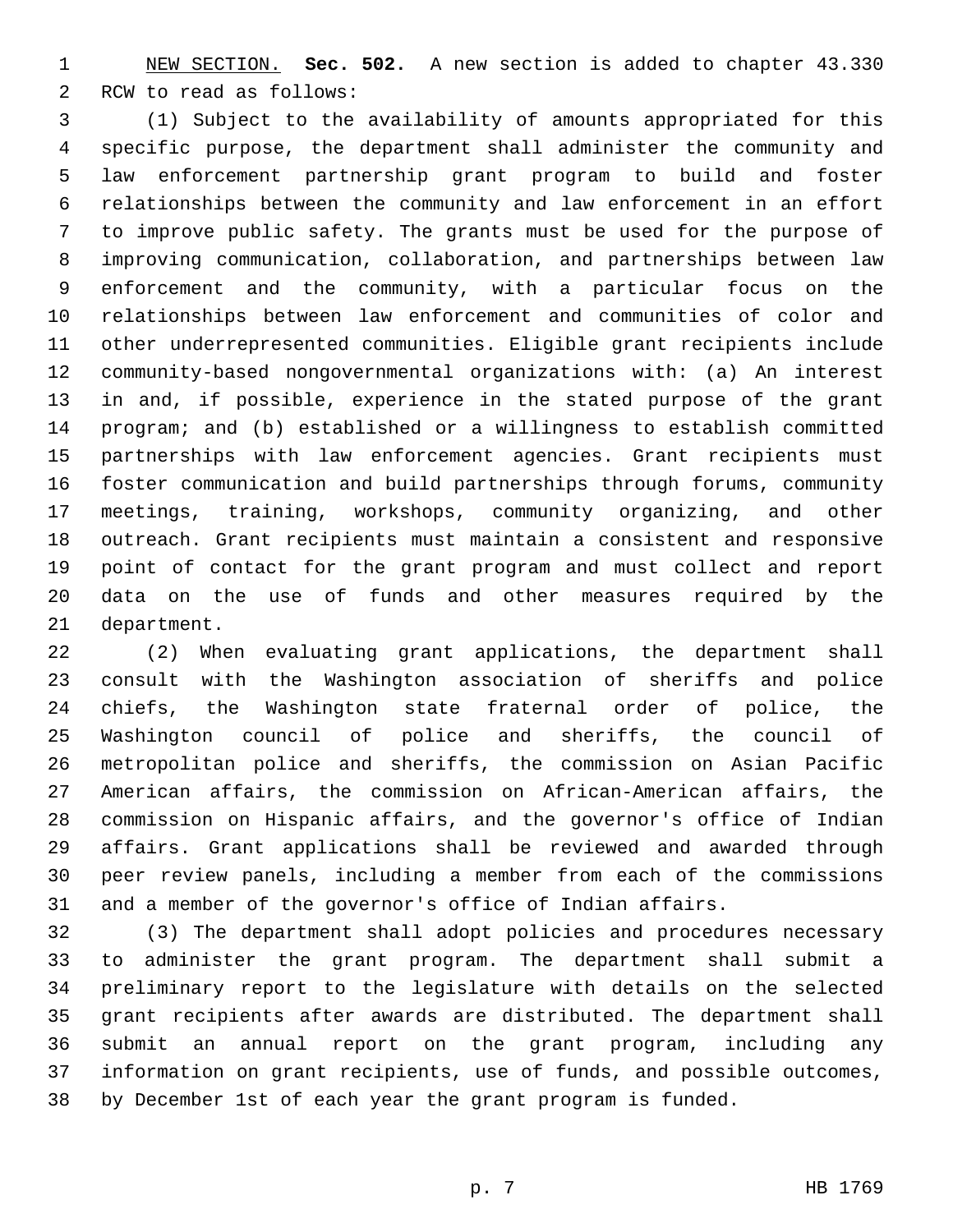### **PART VI**

# **DIVERSITY IN LAW ENFORCEMENT**

 NEW SECTION. **Sec. 601.** Subject to the availability of amounts appropriated for this specific purpose, the Washington State University division of governmental studies and services shall conduct a study on how to increase diversity in law enforcement agencies in the state. The study must include a survey of research literature and models used in other states. The Washington State University shall report its findings and recommendations to the Washington association of sheriffs and police chiefs, the appropriate committees of the legislature, and the governor by December 1, 2018.

# **PART VII TRAINING**

 NEW SECTION. **Sec. 701.** A new section is added to chapter 43.101 15 RCW to read as follows:

 (1) Subject to the availability of amounts appropriated for this specific purpose, the commission shall provide enhanced leadership training with the purpose of fostering agency culture that enhances internal legitimacy and, by extension, external legitimacy with the community. In developing the curriculum, the training shall: Recognize and address the intersection of race in policing on an individual and systemic level; develop and promote law enforcement leaders with the courage, knowledge, and skills to institutionalize a culture rooted in procedural justice principles; incorporate the recommendations of the president's task force on twenty-first century policing to build a foundation rooted in the guardian mindset; and promote innovation in the law enforcement profession. In developing the training, the commission may utilize curricula and resources of international associations and other organizations, including the 30 leading police organizations program.

 (2) By December 1, 2017, the commission shall select a manager for the enhanced leadership training program. The enhanced leadership training may not be less than one hundred hours, but may be completed in segments. Every law enforcement leader, from first level supervisor to executive, shall complete the enhanced leadership training within one year of promotion or July 1, 2020, whichever is later. The commission shall organize the enhanced leadership training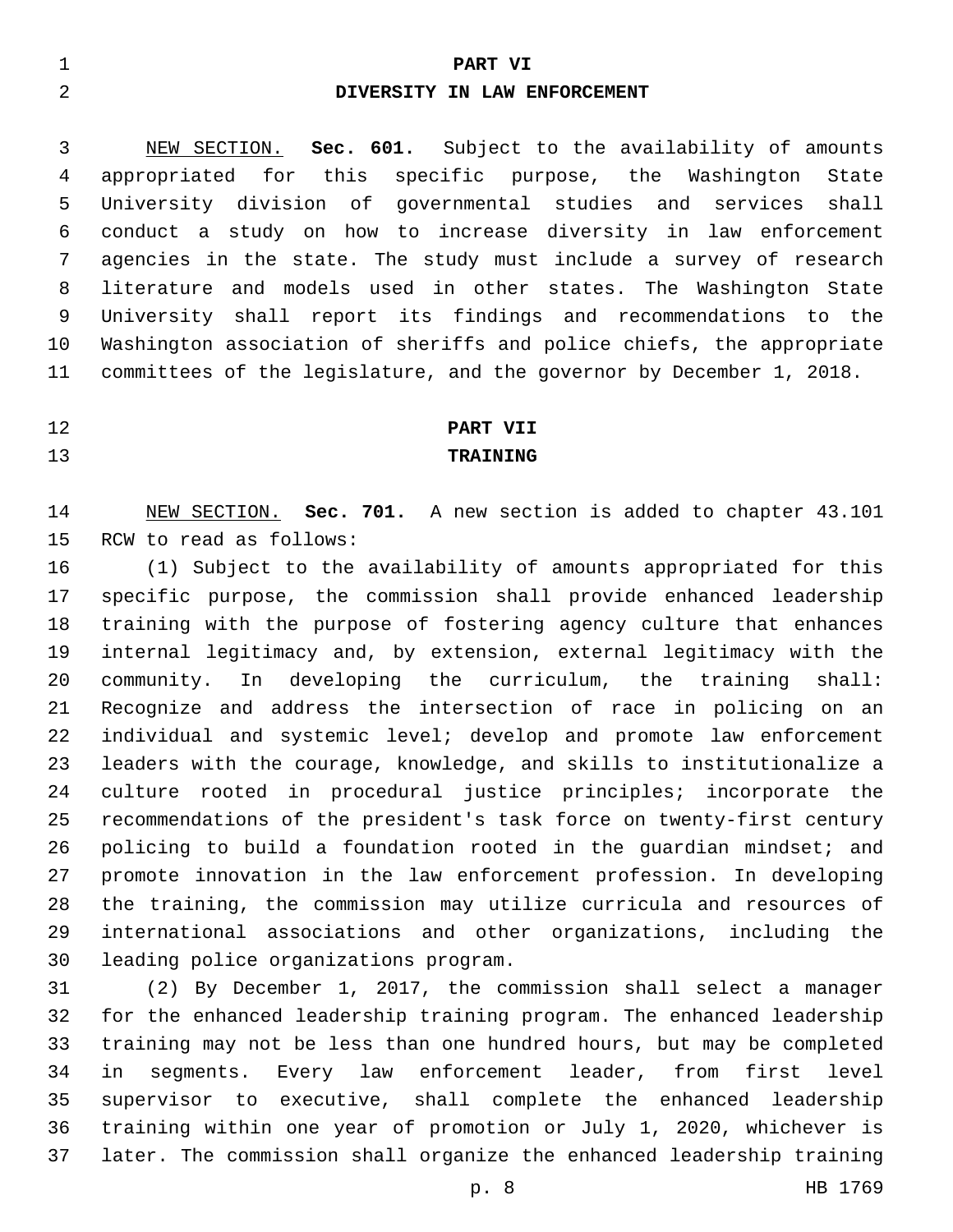to address multilevel promotions. The enhanced leadership training must replace the current three-tier system of first level, 3 midmanagement, and executive certification.

 NEW SECTION. **Sec. 702.** A new section is added to chapter 43.101 5 RCW to read as follows:

 (1) Subject to the availability of amounts appropriated for this specific purpose, the commission shall develop and offer advanced training for commissioned officers in accordance with the 9 requirements in this section.

 (2) By July 1, 2018, the commission shall expand advanced firearms training, including upgrading firearm decision-making simulation technologies designed to help with skills development, and make it available to law enforcement agencies statewide. The simulation technologies must foster the development of physical and mental skills, offer realistic scenarios, allow for the ability to record and recreate scenes and scenarios, and foster fair evaluations. To the extent feasible, the commission shall utilize mobile technologies to foster increased participation and lower the 19 costs of law enforcement agencies.

 (3) The commission shall update, expand, and manage a new learning management system to facilitate expanded access to training across the state. The system must expand training opportunities for rural, remote, and underfunded communities whose geographic, staffing, and fiscal constraints often preclude them from attending in-seat training courses. The system must: Foster training in the areas of crisis de-escalation and other emerging issues; allow for deployment of ongoing distance learning through the use of online and hybrid courses; have the capacity to track training costs, distribute training materials, schedule courses and facilities, track losses, and set up individualized training plans; streamline registration and payment processes; and enhance the commission's ability to survey, track, and report on compliance with training requirements. The new system must be implemented and in use by July 1, 2018.

 (4) Through the learning management system, the commission shall survey law enforcement agencies statewide on the advanced training needs of commissioned officers. To the extent feasible, the commission shall develop and offer advanced training based on the needs identified through the survey, provided that the training conforms to best practices. The commission may offer advanced

p. 9 HB 1769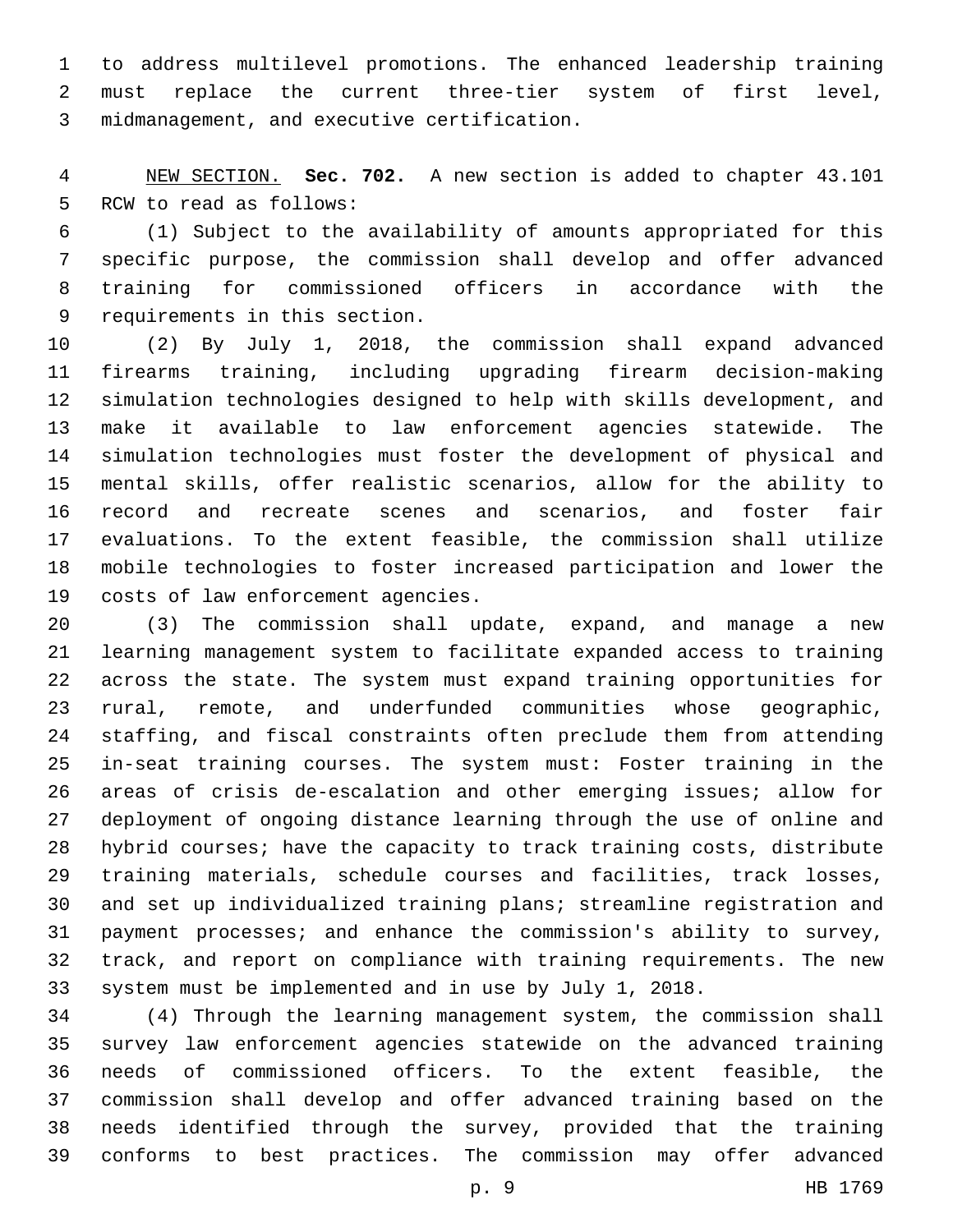training under this subsection with a phased implementation plan, focusing on different training subjects and geographic areas in the 3 state.

 **Sec. 703.** RCW 43.101.427 and 2015 c 87 s 1 are each amended to 5 read as follows:

 (1) The commission shall provide crisis intervention training to every new full-time law enforcement officer employed after July 1, 2017, by a general authority Washington law enforcement agency. The training shall consist of not less than eight hours and shall be incorporated into the basic training academy as provided in RCW 11 43.101.200.

12 (2) The commission must ensure that:

 (a) All full-time, general authority Washington peace officers who are certified after July 1, 2017, complete a two-hour online crisis intervention course as part of the annual training required by the commission for all full-time, general authority Washington peace officers employed by a general authority Washington law enforcement 18 agency.

 (b) Each full-time general authority Washington peace officer certified before July 1, 2017, receives crisis intervention training by July 1, 2021. The training shall consist of not less than eight hours and shall be substantially similar in hours and content to the training offered through the basic training academy. Each attendee of the program shall be required to obtain written proof of completion of the program as provided by rules of the commission.

 (3) The commission shall make efforts to provide enhanced crisis 27 intervention training for at least ((twenty-five)) fifty percent of all full-time, general authority Washington peace officers assigned to patrol duties. The enhanced training may be (a) comprised of forty hours of commission-certified training and (b) accomplished within any funds remaining after appropriation is made for purposes of this 32 section.

(4) By July 1, 2017, the commission shall establish by rule:

 (a) A program and standards to certify organizations, other than the commission, that may provide crisis intervention training as required under this section. Certified organizations must use a commission-certified training or curriculum to facilitate the training. The commission shall consider geographic training needs when considering programs and standards. The commission shall provide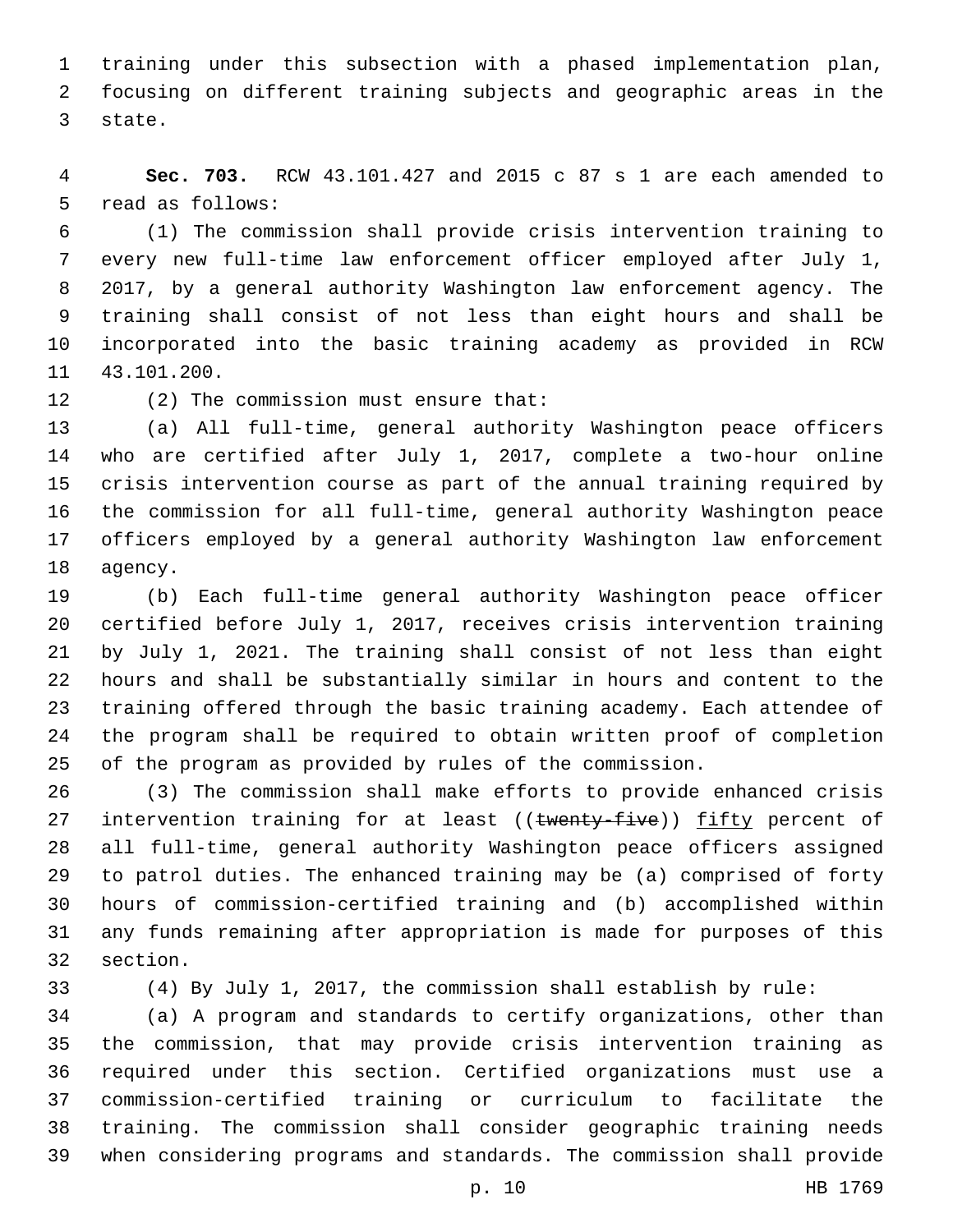grants to general authority Washington law enforcement agencies to reimburse those law enforcement agencies for the cost of sending 3 officers to crisis intervention training;

 (b) Standards for successful completion of the annual two hours of crisis intervention training as provided in subsection (2) of this section. The standards shall include, at a minimum, the requirement 7 of successful completion of a written exam.

 (5) For the purposes of this section, "crisis intervention training" means training designed to provide tools and resources to full-time, general authority Washington peace officers in order to respond effectively to individuals who may be experiencing an emotional, mental, physical, behavioral, or chemical dependency crisis, distress, or problem and that are designed to increase the safety of both law enforcement and individuals in crisis.

 (6) This section is subject to the availability of amounts 16 appropriated for this specific purpose.

# **PART VIII FUNDING**

 NEW SECTION. **Sec. 801.** A new section is added to chapter 43.101 20 RCW to read as follows:

 (1) The public safety enhancement account is created in the state treasury. All receipts from RCW 3.50.100, 3.62.020, 3.62.040, 7.68.035, 10.82.070, 10.82.090, 10.105.010, 35.20.220, 36.18.012, 36.18.020, 36.18.025, 41.26.800, 43.08.250, 43.17.150, 46.63.110, 46.64.055, and 77.12.201 must be deposited into the account. Moneys in the account may be spent only after appropriation. Expenditures from the account may be used for:

 (a) Funding the criminal justice training commission including, but not limited to: Ongoing operations of the commission; additional basic law enforcement academy classes to meet the demand to train newly hired peace officers, which may not be less than eight additional classes for the 2017-2019 biennium; and additional corrections officer academy classes to meet the demand to train newly 34 hired correctional officers;

 (b) The less lethal weapon grant program administered by the Washington association of sheriffs and police chiefs in section 201 37 of this act;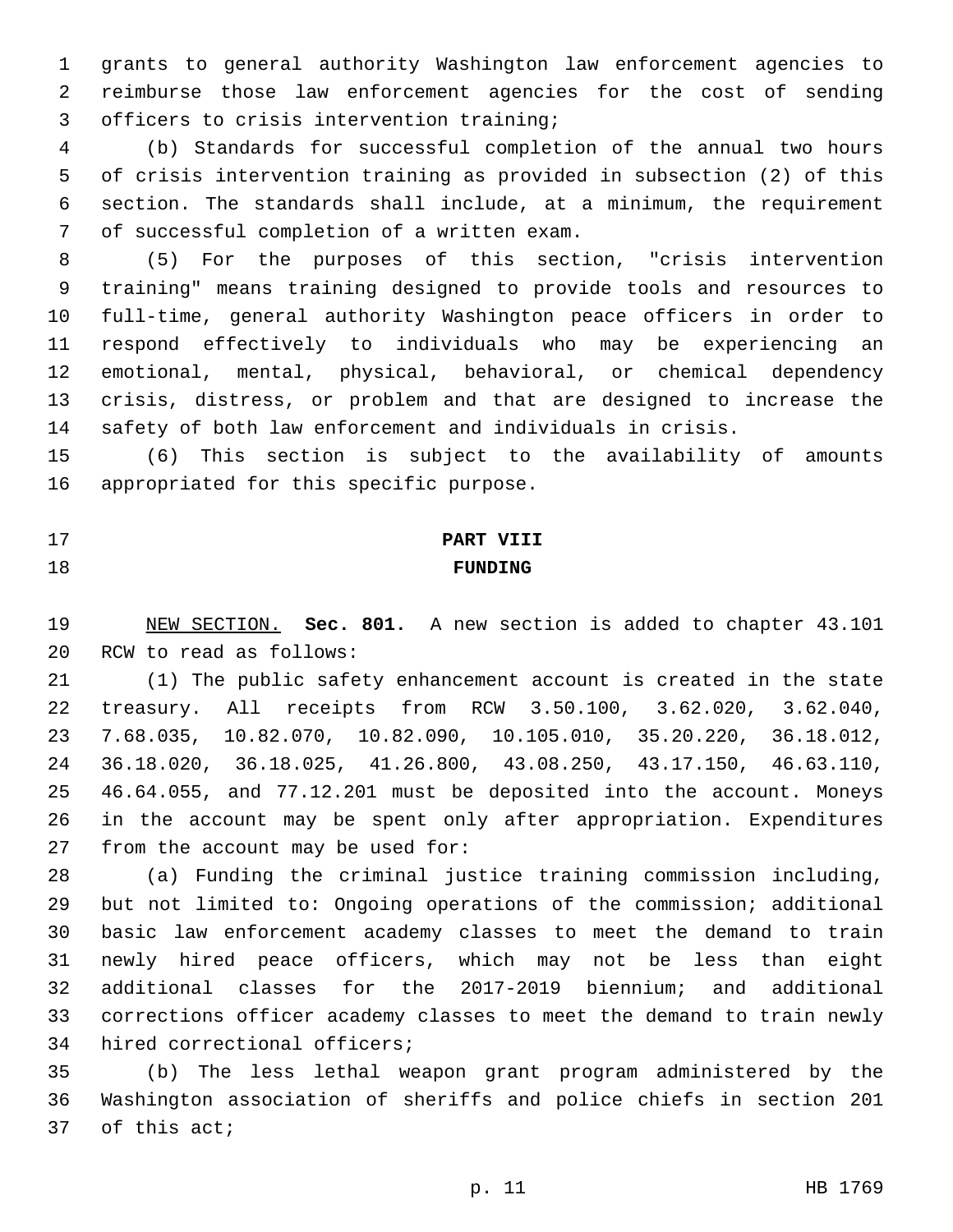(c) The office of the attorney general for the data collection 2 requirements in section 301 of this act;

 (d) The jail accreditation project in section 401 of this act and the law enforcement accreditation project in section 402 of this act; (e) The community engagement grant program administered by the Washington association of sheriffs and police chiefs in section 501 7 of this act;

 (f) The community and law enforcement partnership grant program administered by the department of commerce in section 502 of this 10 act;

 (g) The Washington State University division of governmental studies and services for the study in section 601 of this act;

 (h) The establishment of the enhanced leadership training required by section 701 of this act including, but not limited to, funding for law enforcement agencies to cover gaps in personnel needs 16 while officers are attending training;

 (i) Advanced training to law enforcement officers required by section 702 of this act including, but not limited to, funding for law enforcement agencies to cover gaps in personnel needs while 20 officers are attending training; and

 (j) Enhanced crisis intervention training for fifty percent of all full-time, general authority Washington peace officers assigned 23 to patrol duties as required by RCW 43.101.427.

 (2) The legislature may transfer into the state general fund from the account in subsection (1) of this section such amounts as reflect 26 the excess fund balance of the account.

 **Sec. 802.** RCW 3.50.100 and 2012 c 136 s 3 are each amended to read as follows:28

 (1) Costs in civil and criminal actions may be imposed as provided in district court. All fees, costs, fines, forfeitures and other money imposed by any municipal court for the violation of any municipal or town ordinances shall be collected by the court clerk and, together with any other noninterest revenues received by the clerk, shall be deposited with the city or town treasurer as a part of the general fund of the city or town, or deposited in such other fund of the city or town, or deposited in such other funds as may be designated by the laws of the state of Washington.

 (2) Except as provided in RCW 9A.88.120 and 10.99.080, the city treasurer shall remit monthly thirty-two percent of the noninterest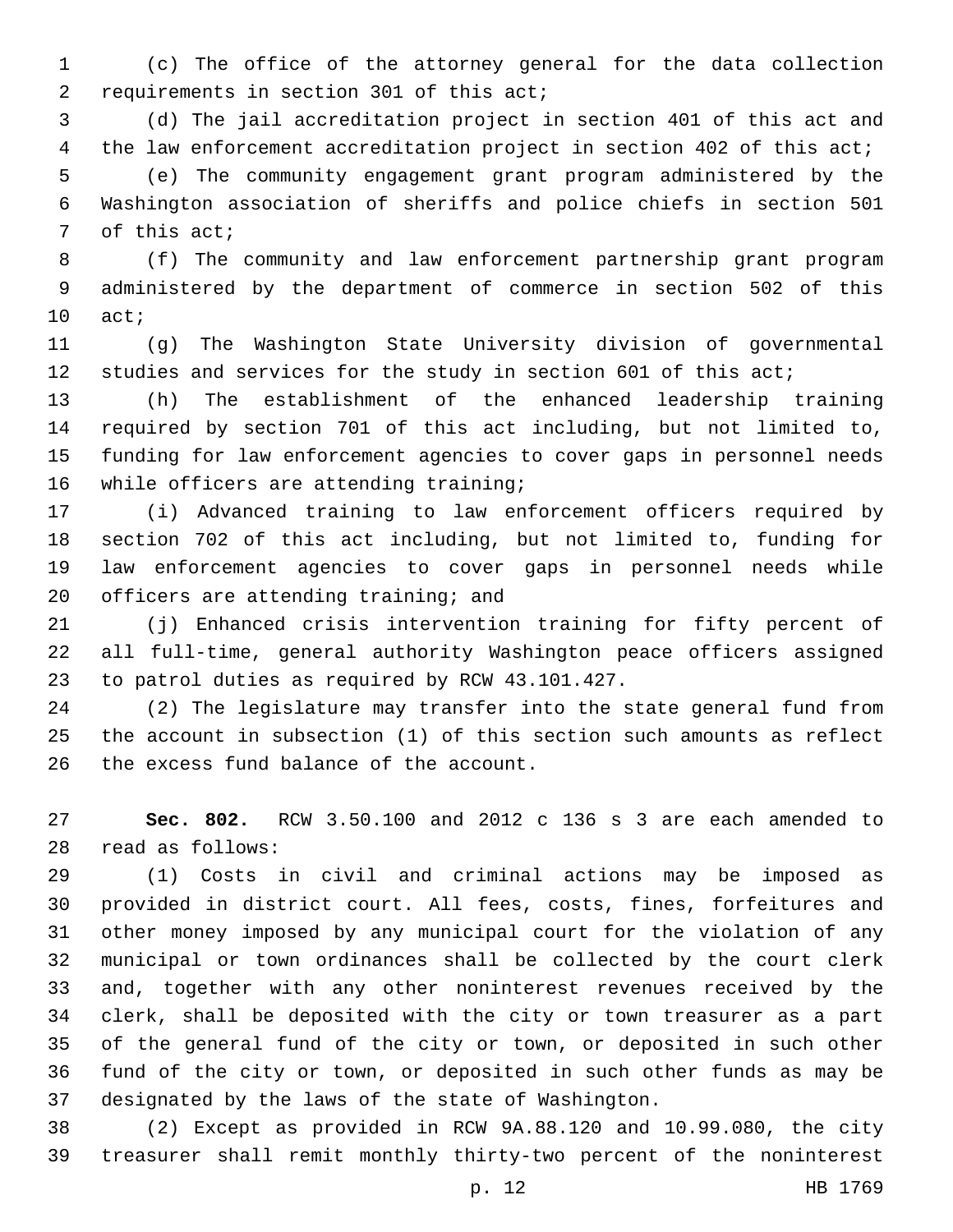money received under this section, other than for parking infractions, and certain costs to the state treasurer. "Certain costs" as used in this subsection, means those costs awarded to prevailing parties in civil actions under RCW 4.84.010 or 36.18.040, or those costs awarded against convicted defendants in criminal actions under RCW 10.01.160, 10.46.190, or 36.18.040, or other similar statutes if such costs are specifically designated as costs by the court and are awarded for the specific reimbursement of costs incurred by the state, county, city, or town in the prosecution of the case, including the fees of defense counsel. Money remitted under this subsection to the state treasurer shall be deposited in the ((state general fund)) public safety enhancement account created in 13 section 801 of this act.

 (3) The balance of the noninterest money received under this section shall be retained by the city and deposited as provided by 16 law.

 (4) Penalties, fines, bail forfeitures, fees, and costs may accrue interest at the rate of twelve percent per annum, upon assignment to a collection agency. Interest may accrue only while the 20 case is in collection status.

 (5) Interest retained by the court on penalties, fines, bail forfeitures, fees, and costs shall be split twenty-five percent to the state treasurer for deposit in the state general fund, twenty- five percent to the state treasurer for deposit in the judicial information system account as provided in RCW 2.68.020, twenty-five percent to the city general fund, and twenty-five percent to the city 27 general fund to fund local courts.

 **Sec. 803.** RCW 3.62.020 and 2012 c 262 s 1, 2012 c 136 s 4, and 2012 c 134 s 6 are each reenacted and amended to read as follows:

 (1) Except as provided in subsection (4) of this section, all costs, fees, fines, forfeitures and penalties assessed and collected in whole or in part by district courts, except costs, fines, forfeitures and penalties assessed and collected, in whole or in part, because of the violation of city ordinances, shall be remitted by the clerk of the district court to the county treasurer at least monthly, together with a financial statement as required by the state auditor, noting the information necessary for crediting of such funds 38 as required by law.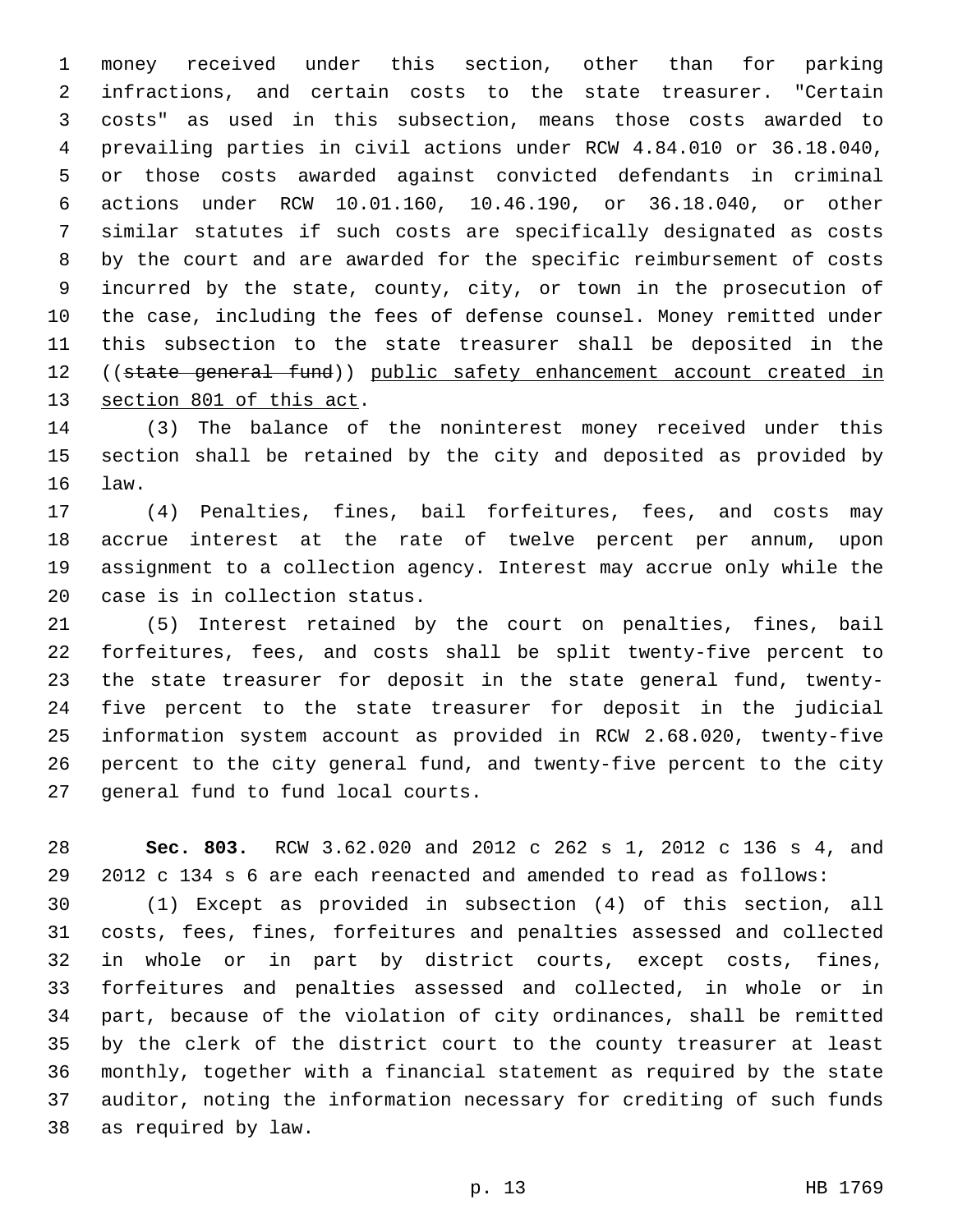(2) Except as provided in RCW 9A.88.120, 10.99.080, 7.84.100(4), and this section, the county treasurer shall remit thirty-two percent of the noninterest money received under subsection (1) of this section except certain costs to the state treasurer. "Certain costs" as used in this subsection, means those costs awarded to prevailing parties in civil actions under RCW 4.84.010 or 36.18.040, or those costs awarded against convicted defendants in criminal actions under RCW 10.01.160, 10.46.190, or 36.18.040, or other similar statutes if such costs are specifically designated as costs by the court and are awarded for the specific reimbursement of costs incurred by the state or county in the prosecution of the case, including the fees of defense counsel. With the exception of funds to be transferred to the judicial stabilization trust account under RCW 3.62.060(2), money remitted under this subsection to the state treasurer shall be 15 deposited in the ((state general fund)) public safety enhancement 16 account created in section 801 of this act.

 (3) The balance of the noninterest money received by the county treasurer under subsection (1) of this section shall be deposited in the county current expense fund. Funds deposited under this subsection that are attributable to the county's portion of a surcharge imposed under RCW 3.62.060(2) must be used to support local 22 trial court and court-related functions.

 (4) Except as provided in RCW 7.84.100(4), all money collected for county parking infractions shall be remitted by the clerk of the district court at least monthly, with the information required under subsection (1) of this section, to the county treasurer for deposit 27 in the county current expense fund.

 (5) Penalties, fines, bail forfeitures, fees, and costs may accrue interest at the rate of twelve percent per annum, upon assignment to a collection agency. Interest may accrue only while the 31 case is in collection status.

 (6) Interest retained by the court on penalties, fines, bail forfeitures, fees, and costs shall be split twenty-five percent to 34 the state treasurer for deposit in the ((state general fund)) public safety enhancement account created in section 801 of this act, twenty-five percent to the state treasurer for deposit in the judicial information system account as provided in RCW 2.68.020, twenty-five percent to the county current expense fund, and twenty-five percent to the county current expense fund to fund local courts.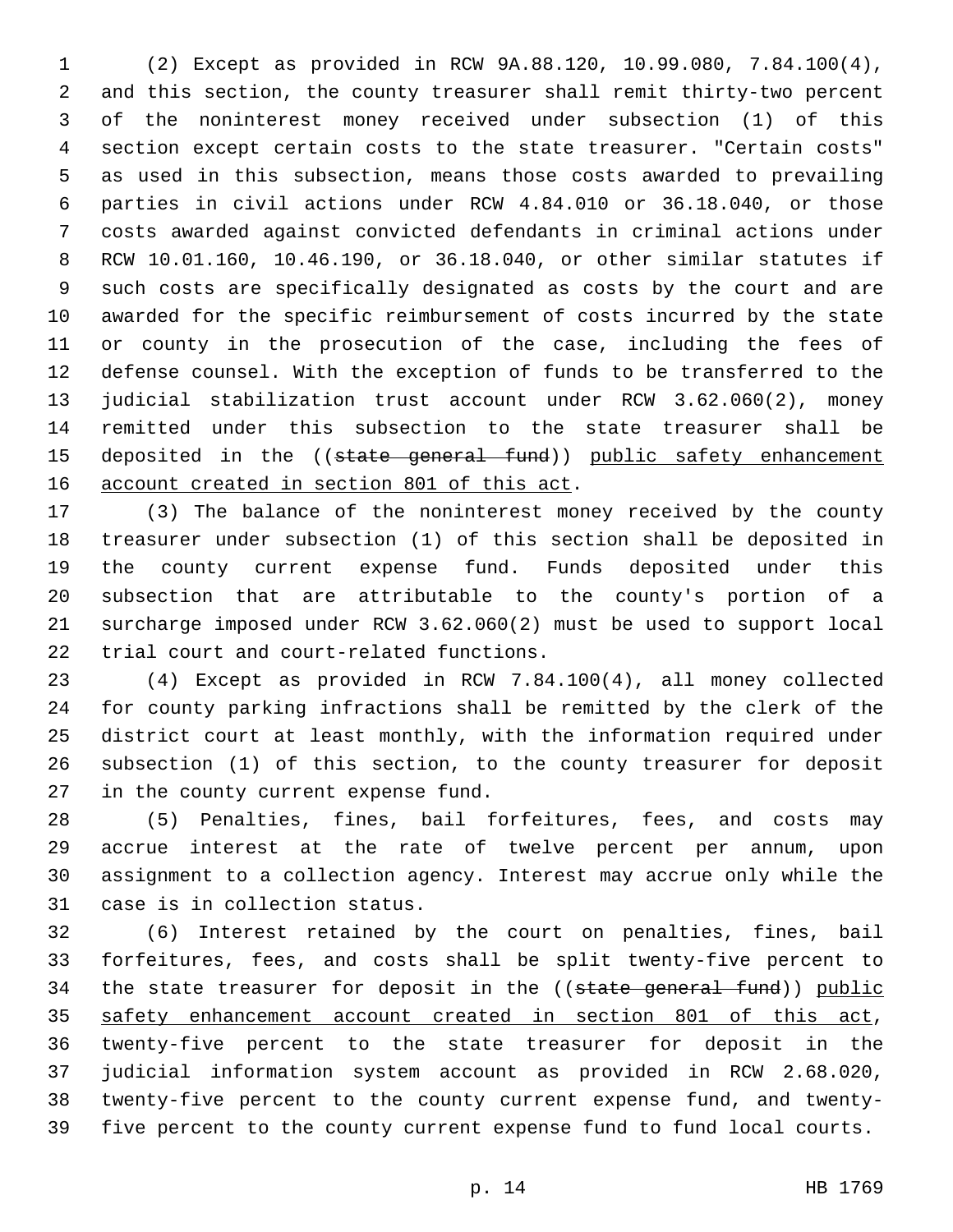**Sec. 804.** RCW 3.62.040 and 2012 c 136 s 5 are each amended to 2 read as follows:

 (1) Except as provided in subsection (4) of this section, all costs, fines, forfeitures and penalties assessed and collected, in whole or in part, by district courts because of violations of city ordinances shall be remitted by the clerk of the district court at least monthly directly to the treasurer of the city wherein the 8 violation occurred.

 (2) Except as provided in RCW 9A.88.120 and 10.99.080, the city treasurer shall remit monthly thirty-two percent of the noninterest money received under this section, other than for parking infractions and certain costs, to the state treasurer. "Certain costs" as used in this subsection, means those costs awarded to prevailing parties in civil actions under RCW 4.84.010 or 36.18.040, or those costs awarded against convicted defendants in criminal actions under RCW 10.01.160, 10.46.190, or 36.18.040, or other similar statutes if such costs are specifically designated as costs by the court and are awarded for the specific reimbursement of costs incurred by the state, county, city, or town in the prosecution of the case, including the fees of defense counsel. Money remitted under this subsection to the state treasurer 21 shall be deposited in the ((state general fund)) public safety enhancement account created in section 801 of this act.

 (3) The balance of the noninterest money received under this section shall be retained by the city and deposited as provided by law.25

 (4) All money collected for city parking infractions shall be remitted by the clerk of the district court at least monthly to the city treasurer for deposit in the city's general fund.

 (5) Penalties, fines, bail forfeitures, fees, and costs may accrue interest at the rate of twelve percent per annum, upon assignment to a collection agency. Interest may accrue only while the 32 case is in collection status.

 (6) Interest retained by the court on penalties, fines, bail forfeitures, fees, and costs shall be split twenty-five percent to 35 the state treasurer for deposit in the ((state general fund)) public safety enhancement account created in section 801 of this act, twenty-five percent to the state treasurer for deposit in the judicial information system account as provided in RCW 2.68.020, twenty-five percent to the city general fund, and twenty-five percent 40 to the city general fund to fund local courts.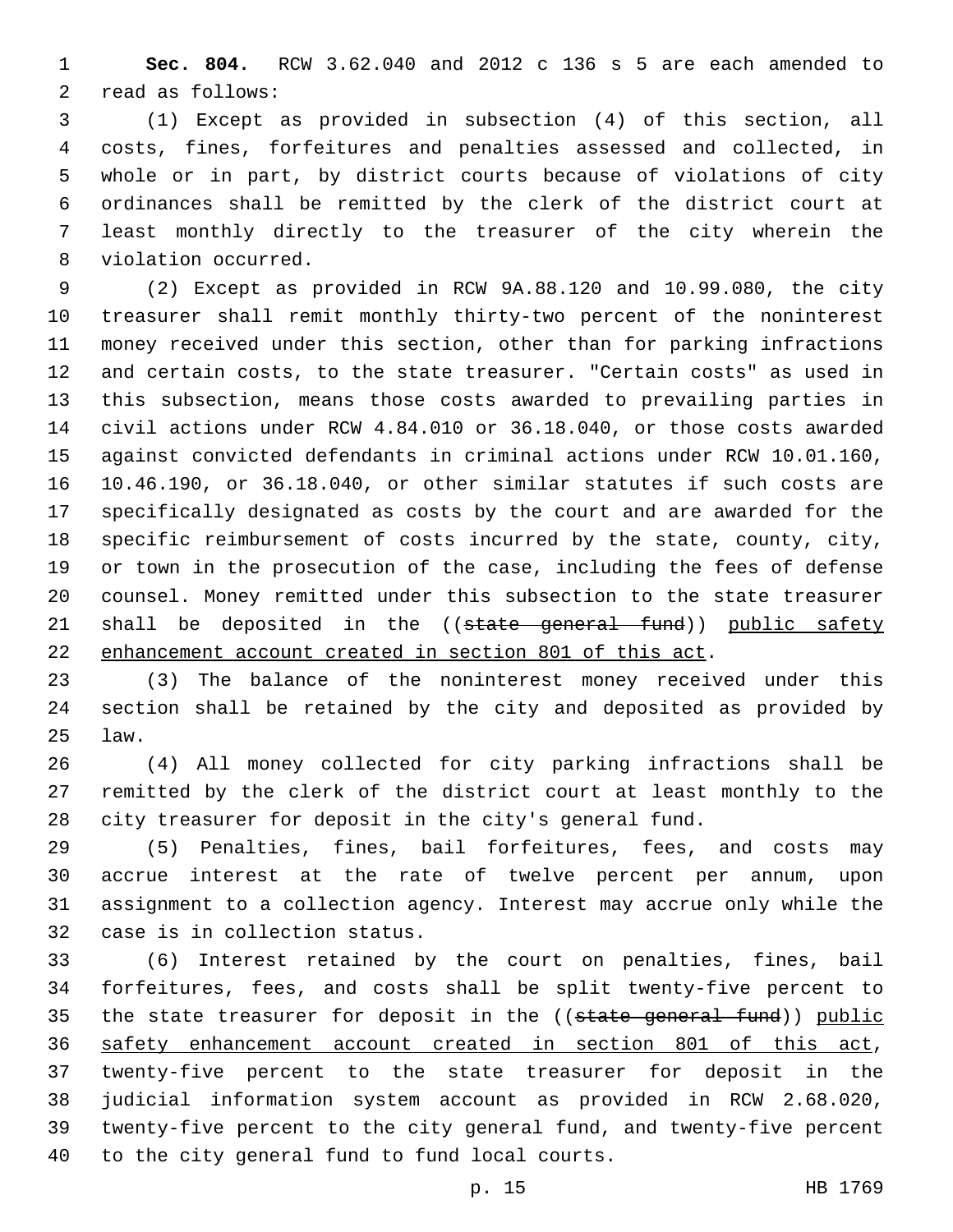**Sec. 805.** RCW 7.68.035 and 2015 c 265 s 8 are each amended to 2 read as follows:

 (1)(a) When any person is found guilty in any superior court of having committed a crime, except as provided in subsection (2) of this section, there shall be imposed by the court upon such convicted person a penalty assessment. The assessment shall be in addition to any other penalty or fine imposed by law and shall be five hundred dollars for each case or cause of action that includes one or more convictions of a felony or gross misdemeanor and two hundred fifty dollars for any case or cause of action that includes convictions of 11 only one or more misdemeanors.

 (b) When any juvenile is adjudicated of an offense that is a most serious offense as defined in RCW 9.94A.030, or a sex offense under chapter 9A.44 RCW, there shall be imposed upon the juvenile offender a penalty assessment. The assessment shall be in addition to any other penalty or fine imposed by law and shall be one hundred dollars 17 for each case or cause of action.

 (c) When any juvenile is adjudicated of an offense which has a victim, and which is not a most serious offense as defined in RCW 9.94A.030 or a sex offense under chapter 9A.44 RCW, the court shall order up to seven hours of community restitution, unless the court finds that such an order is not practicable for the offender. This community restitution must be imposed consecutively to any other community restitution the court imposes for the offense.

 (2) The assessment imposed by subsection (1) of this section shall not apply to motor vehicle crimes defined in Title 46 RCW except those defined in the following sections: RCW 46.61.520, 46.61.522, 46.61.024, 46.52.090, 46.70.140, 46.61.502, 46.61.504, 46.52.101, 46.20.410, 46.52.020, 46.10.495, 46.09.480, 46.61.5249, 46.61.525, 46.61.685, 46.61.530, 46.61.500, 46.61.015, 46.52.010,  $46.44.180$ ,  $46.10.490(2)$ , and  $46.09.470(2)$ .

 (3) When any person accused of having committed a crime posts bail in superior court pursuant to the provisions of chapter 10.19 RCW and such bail is forfeited, there shall be deducted from the proceeds of such forfeited bail a penalty assessment, in addition to any other penalty or fine imposed by law, equal to the assessment which would be applicable under subsection (1) of this section if the 38 person had been convicted of the crime.

 (4) Such penalty assessments shall be paid by the clerk of the superior court to the county treasurer who shall monthly transmit the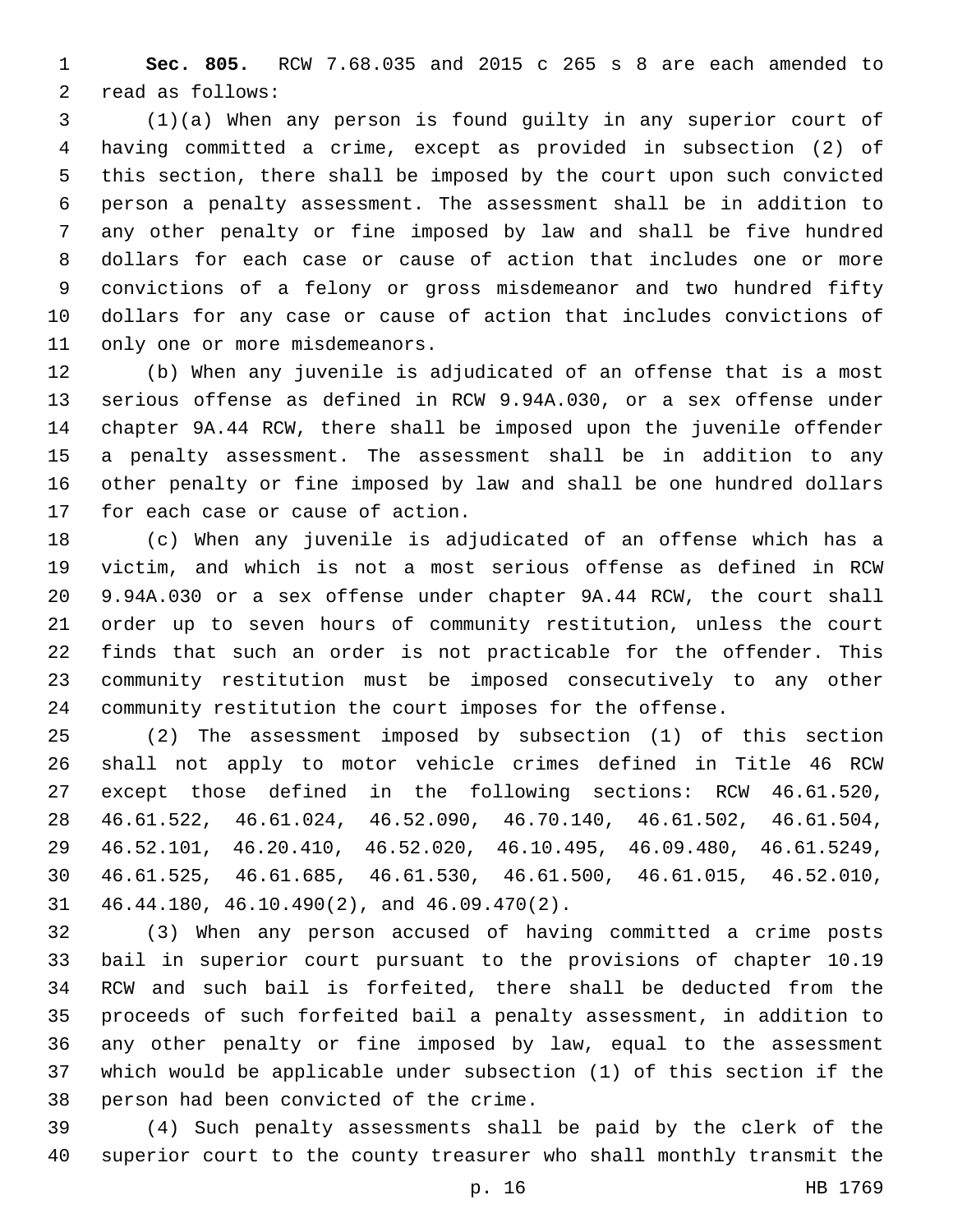money as provided in RCW 10.82.070. Each county shall deposit fifty percent of the money it receives per case or cause of action under subsection (1) of this section and retains under RCW 10.82.070, not less than one and seventy-five one-hundredths percent of the remaining money it retains under RCW 10.82.070 and the money it retains under chapter 3.62 RCW, and all money it receives under subsection (7) of this section into a fund maintained exclusively for the support of comprehensive programs to encourage and facilitate testimony by the victims of crimes and witnesses to crimes. A program shall be considered "comprehensive" only after approval of the department upon application by the county prosecuting attorney. The department shall approve as comprehensive only programs which:

 (a) Provide comprehensive services to victims and witnesses of all types of crime with particular emphasis on serious crimes against persons and property. It is the intent of the legislature to make funds available only to programs which do not restrict services to victims or witnesses of a particular type or types of crime and that such funds supplement, not supplant, existing local funding levels;

 (b) Are administered by the county prosecuting attorney either directly through the prosecuting attorney's office or by contract between the county and agencies providing services to victims of 22 crime;

 (c) Make a reasonable effort to inform the known victim or his or her surviving dependents of the existence of this chapter and the 25 procedure for making application for benefits;

 (d) Assist victims in the restitution and adjudication process; 27 and

 (e) Assist victims of violent crimes in the preparation and presentation of their claims to the department of labor and 30 industries under this chapter.

 Before a program in any county west of the Cascade mountains is submitted to the department for approval, it shall be submitted for review and comment to each city within the county with a population of more than one hundred fifty thousand. The department will consider if the county's proposed comprehensive plan meets the needs of crime victims in cases adjudicated in municipal, district or superior courts and of crime victims located within the city and county.

 (5) Upon submission to the department of a letter of intent to adopt a comprehensive program, the prosecuting attorney shall retain the money deposited by the county under subsection (4) of this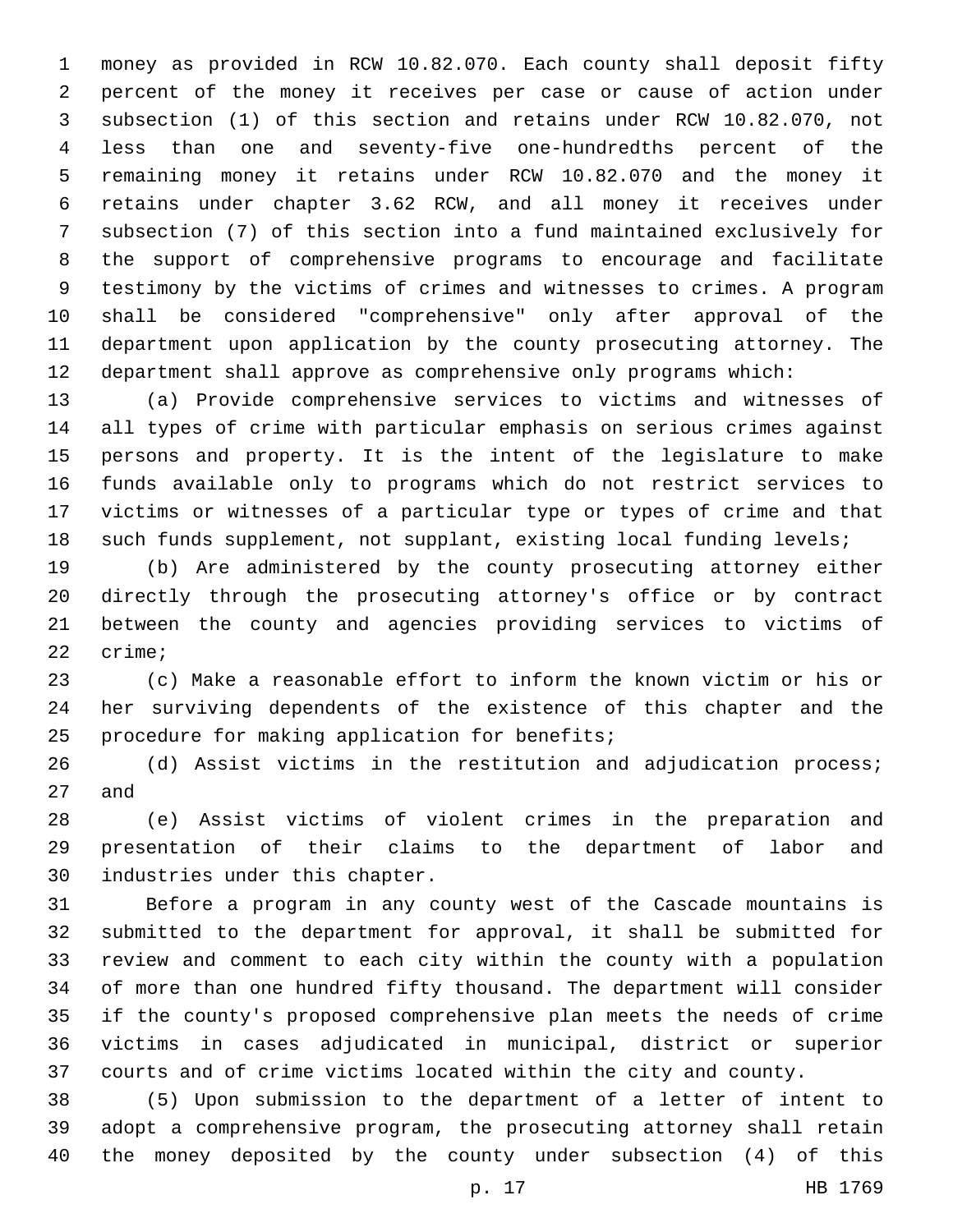section until such time as the county prosecuting attorney has obtained approval of a program from the department. Approval of the comprehensive plan by the department must be obtained within one year of the date of the letter of intent to adopt a comprehensive program. The county prosecuting attorney shall not make any expenditures from the money deposited under subsection (4) of this section until approval of a comprehensive plan by the department. If a county prosecuting attorney has failed to obtain approval of a program from the department under subsection (4) of this section or failed to obtain approval of a comprehensive program within one year after submission of a letter of intent under this section, the county treasurer shall monthly transmit one hundred percent of the money deposited by the county under subsection (4) of this section to the 14 state treasurer for deposit in the ((state general fund)) public safety enhancement account created in section 801 of this act.

 (6) County prosecuting attorneys are responsible to make every reasonable effort to insure that the penalty assessments of this 18 chapter are imposed and collected.

 (7) Every city and town shall transmit monthly one and seventy- five one-hundredths percent of all money, other than money received for parking infractions, retained under RCW 3.50.100 and 35.20.220 to the county treasurer for deposit as provided in subsection (4) of 23 this section.

 **Sec. 806.** RCW 10.82.070 and 2012 c 136 s 6 are each amended to read as follows:25

 (1) All sums of money derived from costs, fines, penalties, and forfeitures imposed or collected, in whole or in part, by a superior court for violation of orders of injunction, mandamus and other like writs, for contempt of court, or for breach of the penal laws shall be paid in cash by the person collecting the same, within twenty days after the collection, to the county treasurer of the county in which 32 the same have accrued.

 (2) Except as provided in RCW 9A.88.120 and 10.99.080, the county treasurer shall remit monthly thirty-two percent of the money received under this section except for certain costs to the state 36 treasurer for deposit in the ((state general fund)) public safety enhancement account created in section 801 of this act and shall deposit the remainder as provided by law. "Certain costs" as used in this subsection, means those costs awarded to prevailing parties in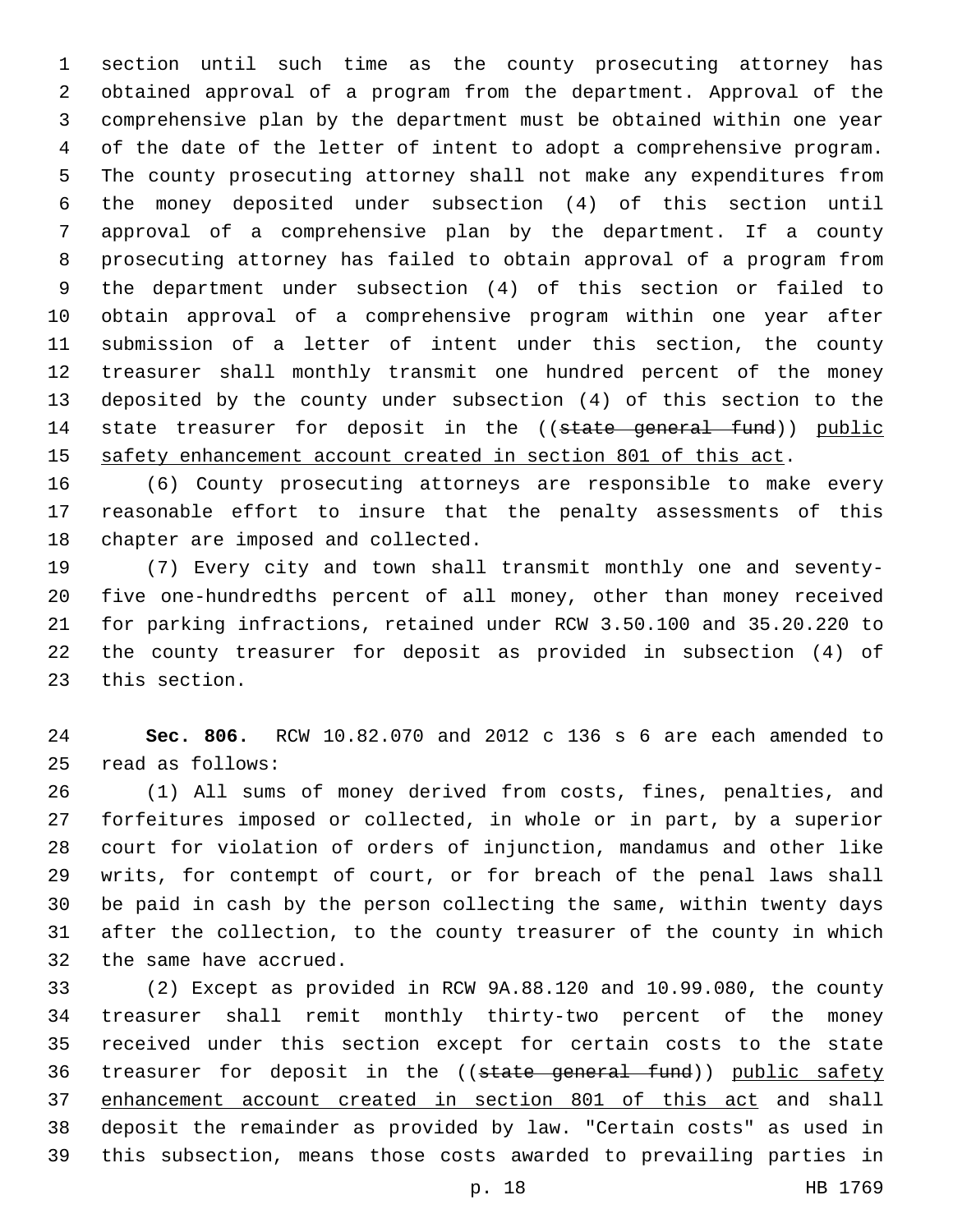civil actions under RCW 4.84.010 or 36.18.040, or those costs awarded against convicted defendants in criminal actions under RCW 10.01.160, 10.46.190, or 36.18.040, or other similar statutes if such costs are specifically designated as costs by the court and are awarded for the specific reimbursement of costs incurred by the state or county in the prosecution of the case, including the fees of defense counsel. Costs or assessments awarded to dedicated accounts, state or local, are not subject to this state allocation or to RCW 7.68.035.

 (3) All fees, fines, forfeitures and penalties collected or assessed by a district court because of the violation of a state law shall be remitted as provided in chapter 3.62 RCW as now exists or is later amended. All fees, fines, forfeitures, and penalties collected or assessed by a superior court in cases on appeal from a lower court shall be remitted to the municipal or district court from which the 15 cases were appealed.

 **Sec. 807.** RCW 10.82.090 and 2015 c 265 s 23 are each amended to 17 read as follows:

 (1) Except as provided in subsection (2) of this section, financial obligations imposed in a judgment shall bear interest from the date of the judgment until payment, at the rate applicable to civil judgments. All nonrestitution interest retained by the court shall be split twenty-five percent to the state treasurer for deposit 23 in the ((state general fund)) public safety enhancement account created in section 801 of this act, twenty-five percent to the state treasurer for deposit in the judicial information system account as provided in RCW 2.68.020, twenty-five percent to the county current expense fund, and twenty-five percent to the county current expense 28 fund to fund local courts.

 (2) The court may, on motion by the offender, following the offender's release from total confinement, reduce or waive the interest on legal financial obligations levied as a result of a 32 criminal conviction as follows:

 (a) The court shall waive all interest on the portions of the legal financial obligations that are not restitution that accrued during the term of total confinement for the conviction giving rise to the financial obligations, provided the offender shows that the interest creates a hardship for the offender or his or her immediate 38 family;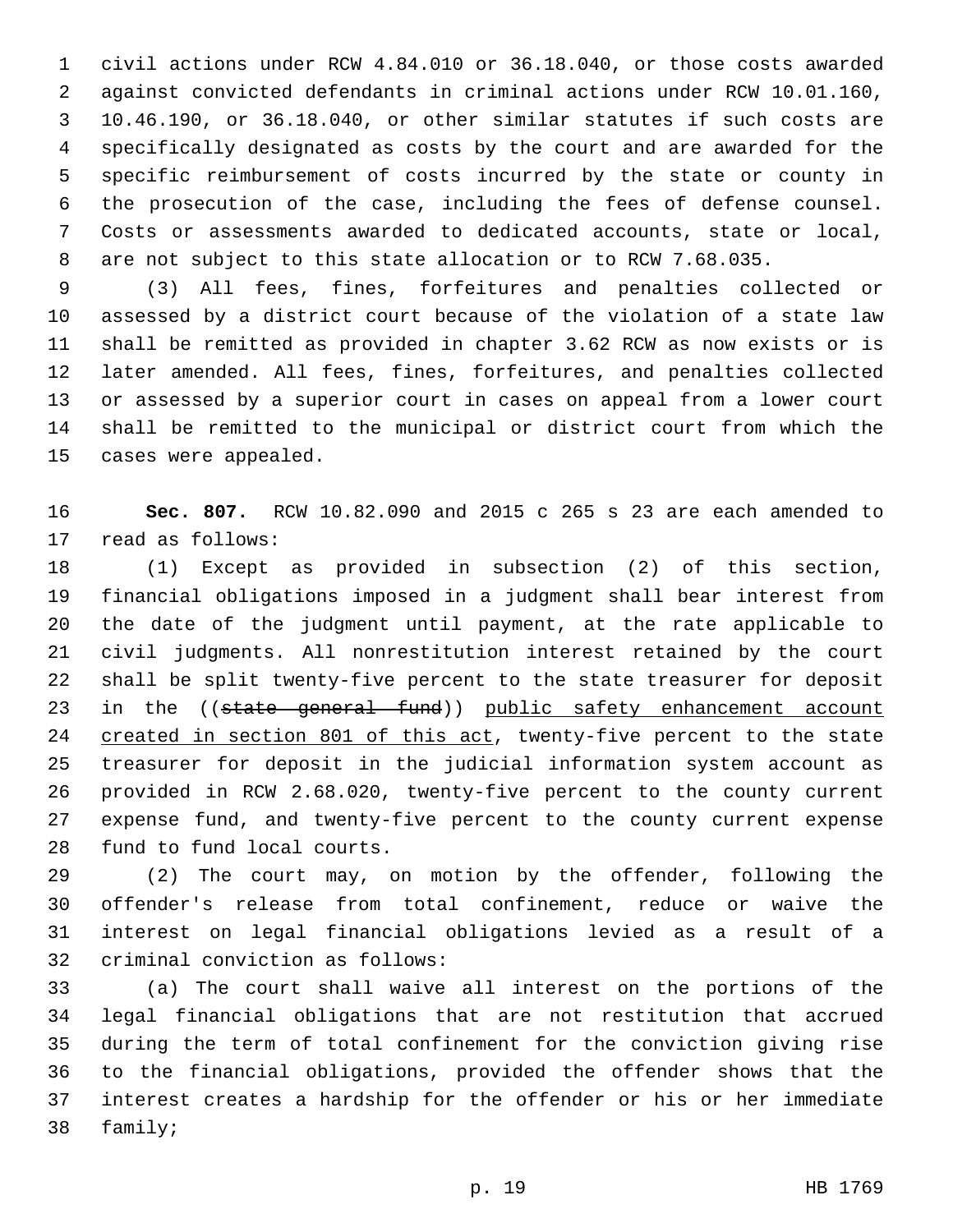(b) The court may reduce interest on the restitution portion of the legal financial obligations only if the principal has been paid 3 in full;

 (c) The court may otherwise reduce or waive the interest on the portions of the legal financial obligations that are not restitution if the offender shows that he or she has personally made a good faith effort to pay and that the interest accrual is causing a significant hardship. For purposes of this section, "good faith effort" means that the offender has either (i) paid the principal amount in full; or (ii) made at least fifteen monthly payments within an eighteen- month period, excluding any payments mandatorily deducted by the 12 department of corrections;

 (d) For purposes of (a) through (c) of this subsection, the court may reduce or waive interest on legal financial obligations only as an incentive for the offender to meet his or her legal financial obligations. The court may grant the motion, establish a payment schedule, and retain jurisdiction over the offender for purposes of reviewing and revising the reduction or waiver of interest.

(3) This section only applies to adult offenders.

 **Sec. 808.** RCW 10.105.010 and 2009 c 479 s 15 are each amended to 21 read as follows:

 (1) The following are subject to seizure and forfeiture and no property right exists in them: All personal property, including, but not limited to, any item, object, tool, substance, device, weapon, machine, vehicle of any kind, money, security, or negotiable instrument, which has been or was actually employed as an instrumentality in the commission of, or in aiding or abetting in the commission of any felony, or which was furnished or was intended to be furnished by any person in the commission of, as a result of, or as compensation for the commission of, any felony, or which was acquired in whole or in part with proceeds traceable to the commission of a felony. No property may be forfeited under this section until after there has been a superior court conviction of the owner of the property for the felony in connection with which the 35 property was employed, furnished, or acquired.

 A forfeiture of property encumbered by a bona fide security interest is subject to the interest of the secured party if at the time the security interest was created, the secured party neither had knowledge of nor consented to the commission of the felony.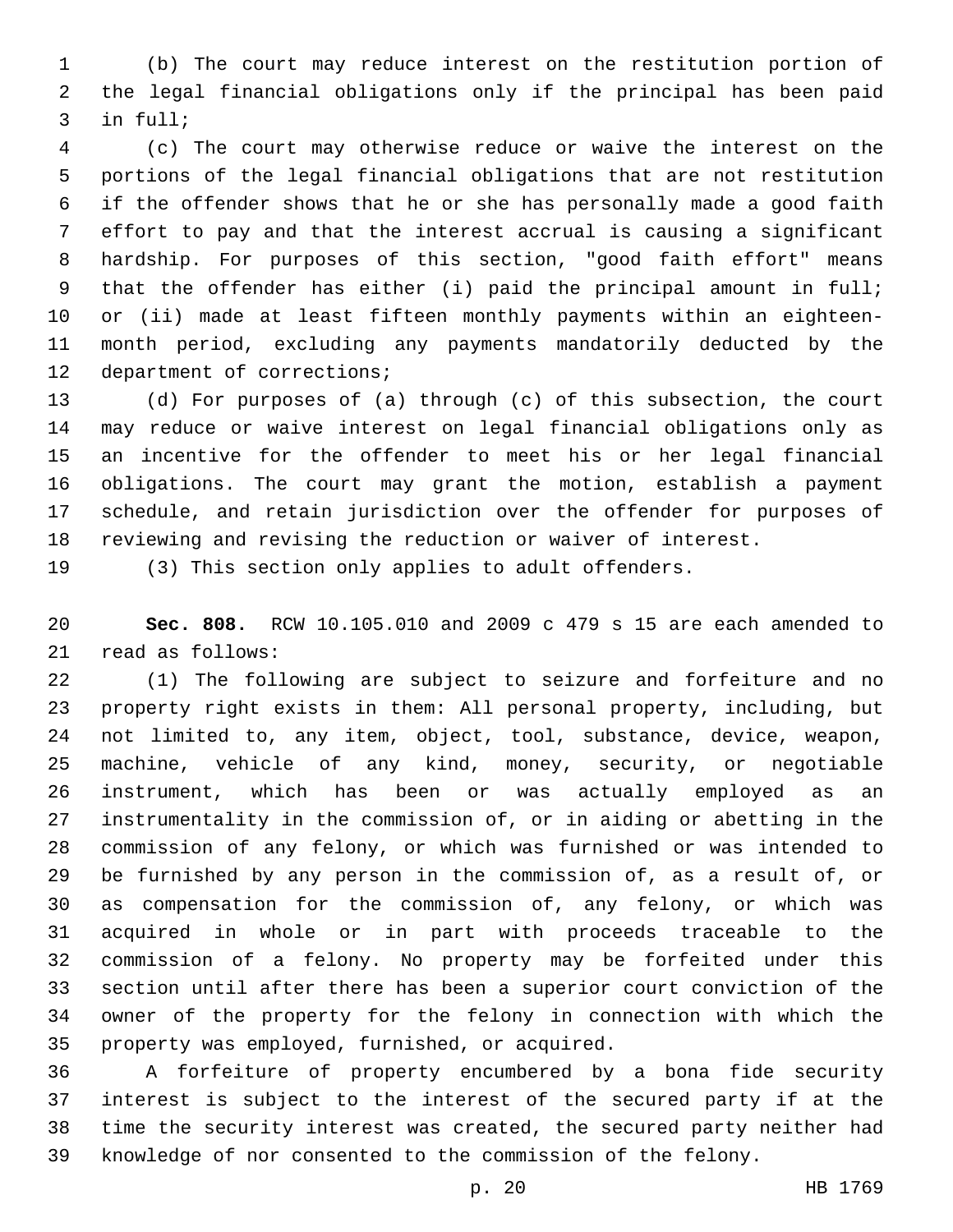(2) Personal property subject to forfeiture under this chapter may be seized by any law enforcement officer of this state upon process issued by any superior court having jurisdiction over the property. Seizure of personal property without process may be made if:

 (a) The seizure is incident to an arrest or a search under a 7 search warrant;

 (b) The property subject to seizure has been the subject of a prior judgment in favor of the state in a criminal injunction or 10 forfeiture proceeding;

 (c) A law enforcement officer has probable cause to believe that 12 the property is directly dangerous to health or safety; or

 (d) The law enforcement officer has probable cause to believe that the property was used or is intended to be used in the 15 commission of a felony.

 (3) In the event of seizure pursuant to this section, proceedings for forfeiture shall be deemed commenced by the seizure. The law enforcement agency under whose authority the seizure was made shall cause notice to be served within fifteen days following the seizure on the owner of the property seized and the person in charge thereof and any person having any known right or interest therein, including any community property interest, of the seizure and intended forfeiture of the seized property. The notice of seizure may be served by any method authorized by law or court rule including but not limited to service by certified mail with return receipt requested. Service by mail shall be deemed complete upon mailing within the fifteen day period following the seizure. Notice of seizure in the case of property subject to a security interest that has been perfected by filing a financing statement in accordance with chapter 62A.9A RCW, or a certificate of title shall be made by service upon the secured party or the secured party's assignee at the address shown on the financing statement or the certificate of title.

 (4) If no person notifies the seizing law enforcement agency in writing of the person's claim of ownership or right to possession of items specified in subsection (1) of this section within forty-five days of the seizure, the item seized shall be deemed forfeited.

 (5) If a person notifies the seizing law enforcement agency in writing of the person's claim of ownership or right to possession of the seized property within forty-five days of the seizure, the law enforcement agency shall give the person or persons a reasonable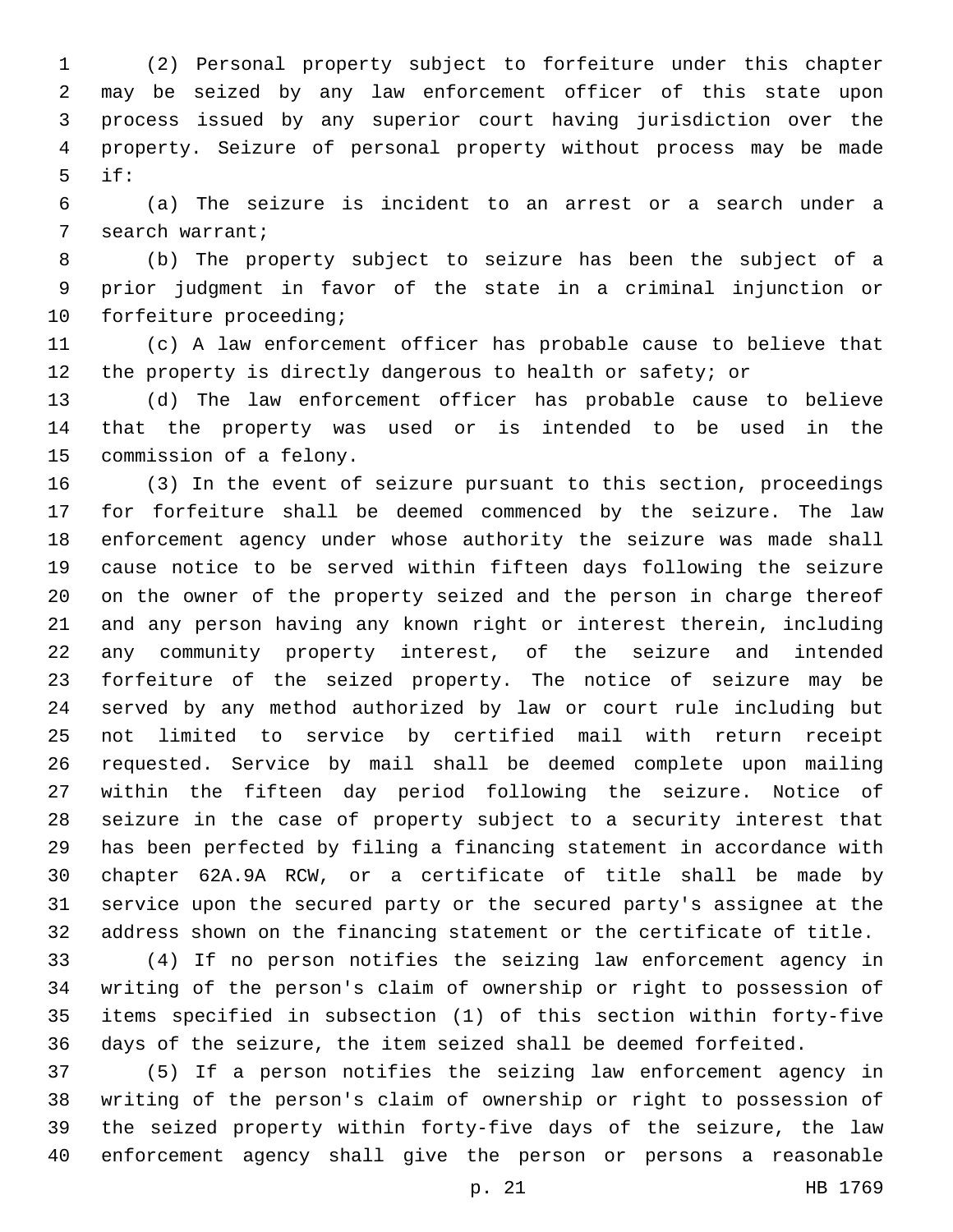opportunity to be heard as to the claim or right. The hearing shall be before the chief law enforcement officer of the seizing agency or the chief law enforcement officer's designee, except where the seizing agency is a state agency as defined in RCW 34.12.020(4), the hearing shall be before the chief law enforcement officer of the seizing agency or an administrative law judge appointed under chapter 34.12 RCW, except that any person asserting a claim or right may remove the matter to a court of competent jurisdiction. Removal may only be accomplished according to the rules of civil procedure. The person seeking removal of the matter must serve process against the state, county, political subdivision, or municipality that operates the seizing agency, and any other party of interest, in accordance with RCW 4.28.080 or 4.92.020, within forty-five days after the person seeking removal has notified the seizing law enforcement agency of the person's claim of ownership or right to possession. The court to which the matter is to be removed shall be the district court when the aggregate value of the property is within the jurisdictional limit set forth in RCW 3.66.020. A hearing before the seizing agency and any appeal therefrom shall be under Title 34 RCW. In a court hearing between two or more claimants to the property involved, the prevailing party shall be entitled to a judgment for costs and reasonable attorney's fees. The burden of producing evidence shall be upon the person claiming to be the lawful owner or the person claiming to have the lawful right to possession of the property. The seizing law enforcement agency shall promptly return the property to the claimant upon a determination by the administrative law judge or court that the claimant is the present lawful owner or is lawfully entitled to possession of the property.

 (6) When property is forfeited under this chapter, after satisfying any court-ordered victim restitution, the seizing law 31 enforcement agency may:

 (a) Retain it for official use or upon application by any law enforcement agency of this state release such property to such agency for the exclusive use of enforcing the criminal law;

 (b) Sell that which is not required to be destroyed by law and 36 which is not harmful to the public.

 (7) By January 31st of each year, each seizing agency shall remit to the state treasurer an amount equal to ten percent of the net proceeds of any property forfeited during the preceding calendar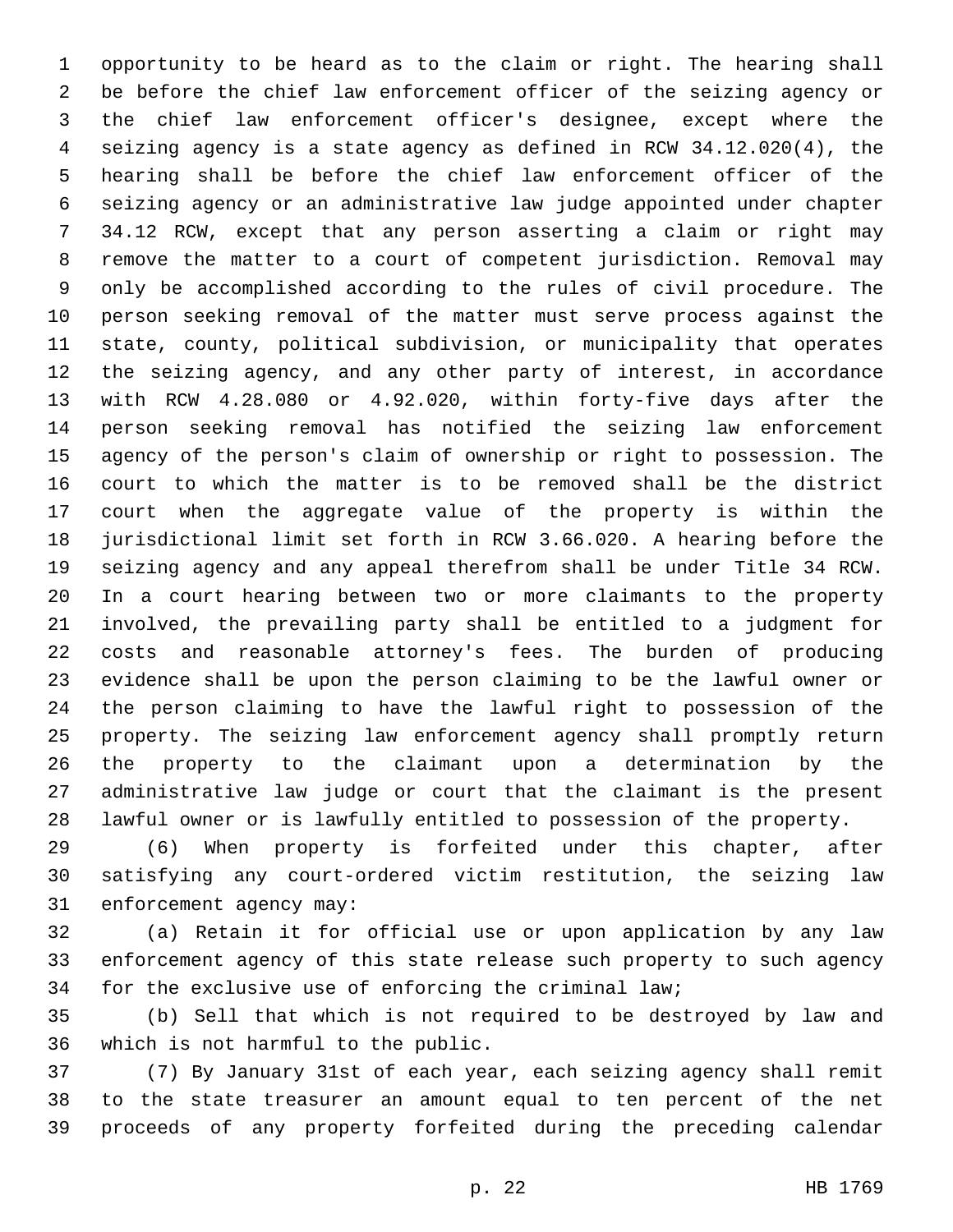1 year. Money remitted shall be deposited in the ((state general fund)) public safety enhancement account created in section 801 of this act.

 (a) The net proceeds of forfeited property is the value of the forfeitable interest in the property after deducting the cost of satisfying any bona fide security interest to which the property is subject at the time of seizure; and in the case of sold property, after deducting the cost of sale, including reasonable fees or 8 commissions paid to independent selling agents.

 (b) The value of sold forfeited property is the sale price. The value of retained forfeited property is the fair market value of the property at the time of seizure, determined when possible by reference to an applicable commonly used index, such as the index used by the department of licensing for valuation of motor vehicles. A seizing agency may use, but need not use, an independent qualified appraiser to determine the value of retained property. If an appraiser is used, the value of the property appraised is net of the cost of the appraisal. The value of destroyed property and retained 18 firearms or illegal property is zero.

 (c) Retained property and net proceeds not required to be paid to the state treasurer, or otherwise required to be spent under this section, shall be retained by the seizing law enforcement agency exclusively for the expansion and improvement of law enforcement activity. Money retained under this section may not be used to 24 supplant preexisting funding sources.

 **Sec. 809.** RCW 35.20.220 and 2012 c 136 s 7 are each amended to 26 read as follows:

 (1) The chief clerk, under the supervision and direction of the court administrator of the municipal court, shall have the custody and care of the books, papers and records of the court. The chief clerk or a deputy shall be present during the session of the court and has the power to swear all witnesses and jurors, administer oaths and affidavits, and take acknowledgments. The chief clerk shall keep the records of the court and shall issue all process under his or her hand and the seal of the court. The chief clerk shall do and perform all things and have the same powers pertaining to the office as the clerks of the superior courts have in their office. He or she shall receive all fines, penalties, and fees of every kind and keep a full, accurate, and detailed account of the same. The chief clerk shall on each day pay into the city treasury all money received for the city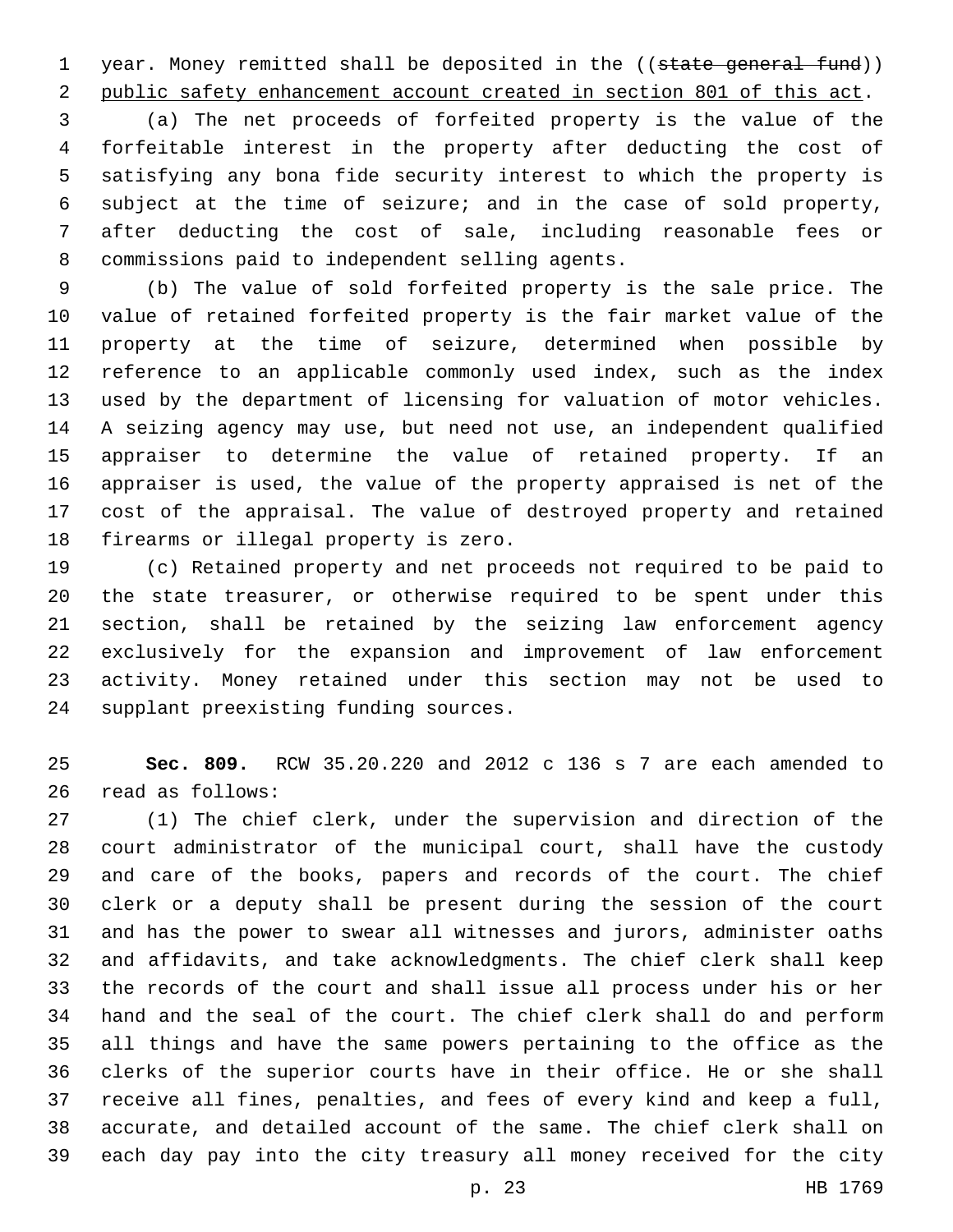during the day previous, with a detailed account of the same, and 2 taking the treasurer's receipt therefor.

 (2) Except as provided in RCW 9A.88.120 and 10.99.080, the city treasurer shall remit monthly thirty-two percent of the noninterest money received under this section, other than for parking infractions and certain costs to the state treasurer. "Certain costs" as used in this subsection, means those costs awarded to prevailing parties in civil actions under RCW 4.84.010 or 36.18.040, or those costs awarded against convicted defendants in criminal actions under RCW 10.01.160, 10.46.190, or 36.18.040, or other similar statutes if such costs are specifically designated as costs by the court and are awarded for the specific reimbursement of costs incurred by the state, county, city, or town in the prosecution of the case, including the fees of defense counsel. Money remitted under this subsection to the state treasurer 15 shall be deposited in the ((state general fund)) public safety enhancement account created in section 801 of this act.

 (3) The balance of the noninterest money received under this section shall be retained by the city and deposited as provided by 19 law.

 (4) Penalties, fines, bail forfeitures, fees, and costs may accrue interest at the rate of twelve percent per annum, upon assignment to a collection agency. Interest may accrue only while the 23 case is in collection status.

 (5) Interest retained by the court on penalties, fines, bail forfeitures, fees, and costs shall be split twenty-five percent to 26 the state treasurer for deposit in the ((state general fund)) public safety enhancement account created in section 801 of this act, twenty-five percent to the state treasurer for deposit in the judicial information system account as provided in RCW 2.68.020, twenty-five percent to the city general fund, and twenty-five percent 31 to the city general fund to fund local courts.

 **Sec. 810.** RCW 36.18.012 and 2009 c 479 s 20 and 2009 c 417 s 1 are each reenacted and amended to read as follows:

 (1) Revenue collected under this section is subject to division 35 with the state for deposit in the public safety enhancement account 36 created in section 801 of this act.

 (2) The party filing a transcript or abstract of judgment or verdict from a United States court held in this state, or from the superior court of another county or from a district court in the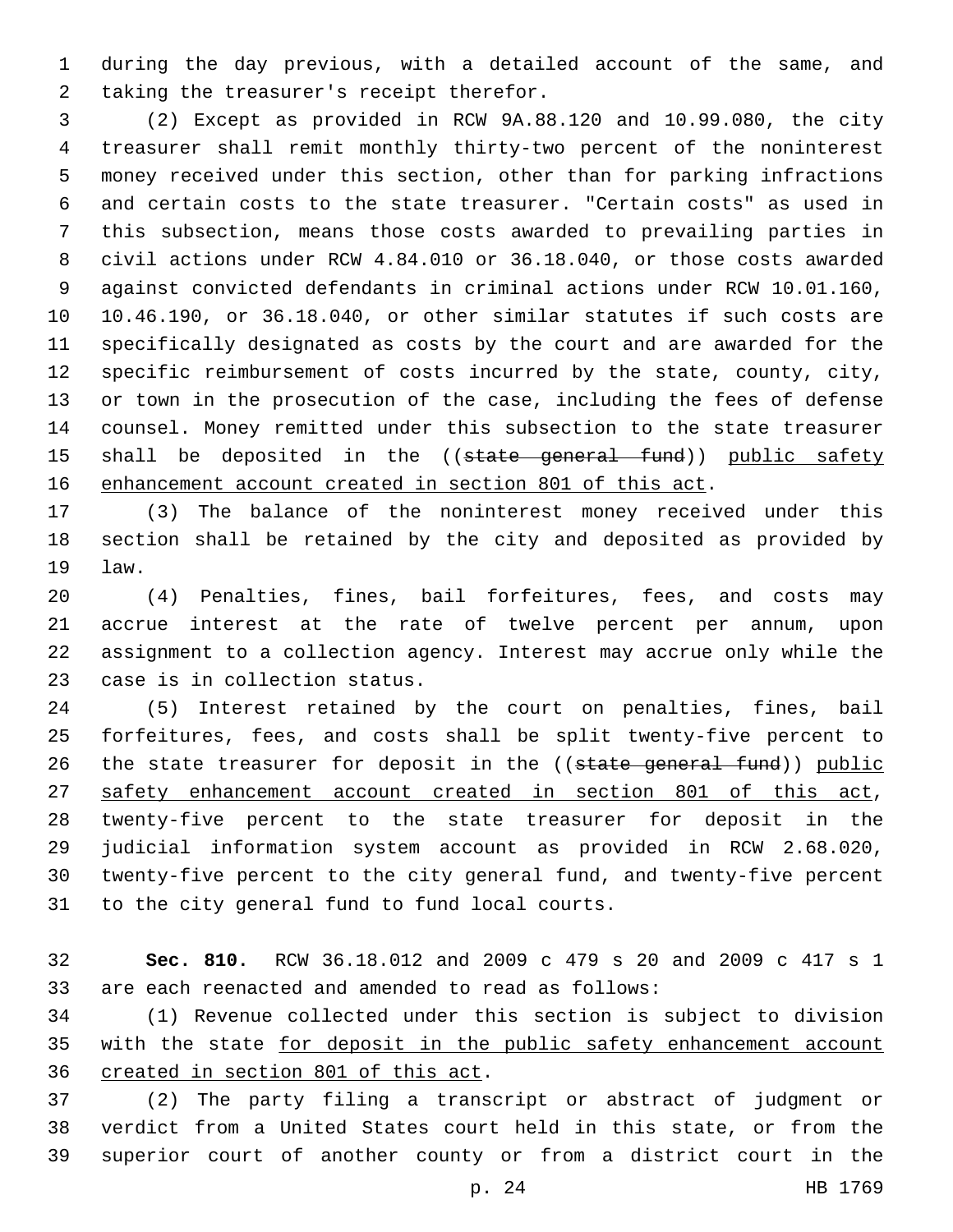county of issuance, shall pay at the time of filing a fee of twenty 2 dollars.

 (3) The clerk shall collect a fee of twenty dollars for: Filing a document not related to or a part of a proceeding, civil or criminal, or a probate matter, required or permitted to be filed in the clerk's office for which no other charge is provided by law.

 (4) If the defendant serves or files an answer to an unlawful detainer complaint under chapter 59.18 or 59.20 RCW, the plaintiff shall pay before proceeding with the unlawful detainer action one 10 hundred twelve dollars.

 (5) Any party filing a counterclaim, cross-claim, or third-party claim in an unlawful detainer action under chapter 59.18 or 59.20 RCW shall pay the equivalent to the total filing fee of an unlawful detainer action pursuant to RCW 36.18.020, including the fee for an unlawful detainer answer pursuant to subsection (4) of this section.

 (6) For a restrictive covenant for filing a petition to strike discriminatory provisions in real estate under RCW 49.60.227 a fee of 18 twenty dollars must be charged.

 (7) A fee of twenty dollars must be charged for filing a will only, when no probate of the will is contemplated.

 (8) A fee of twenty dollars must be charged for filing a petition, written agreement, or written memorandum in a nonjudicial probate dispute under RCW 11.96A.220, if it is filed within an 24 existing case in the same court.

 (9) A fee of thirty-five dollars must be charged for filing a petition regarding a common law lien under RCW 60.70.060.

 (10) For the filing of a tax warrant for unpaid taxes or overpayment of benefits by any agency of the state of Washington, a fee of five dollars on or after July 22, 2001, and for the filing of such a tax warrant or overpayment of benefits on or after July 1, 2003, a fee of twenty dollars, of which forty-six percent of the 32 first five dollars is directed to the ((state general fund)) public safety enhancement account created in section 801 of this act.

 **Sec. 811.** RCW 36.18.020 and 2015 c 265 s 28 are each amended to 35 read as follows:

 (1) Revenue collected under this section is subject to division 37 with the state ((under RCW 36.18.025)) for deposit in the public safety enhancement account created in section 801 of this act and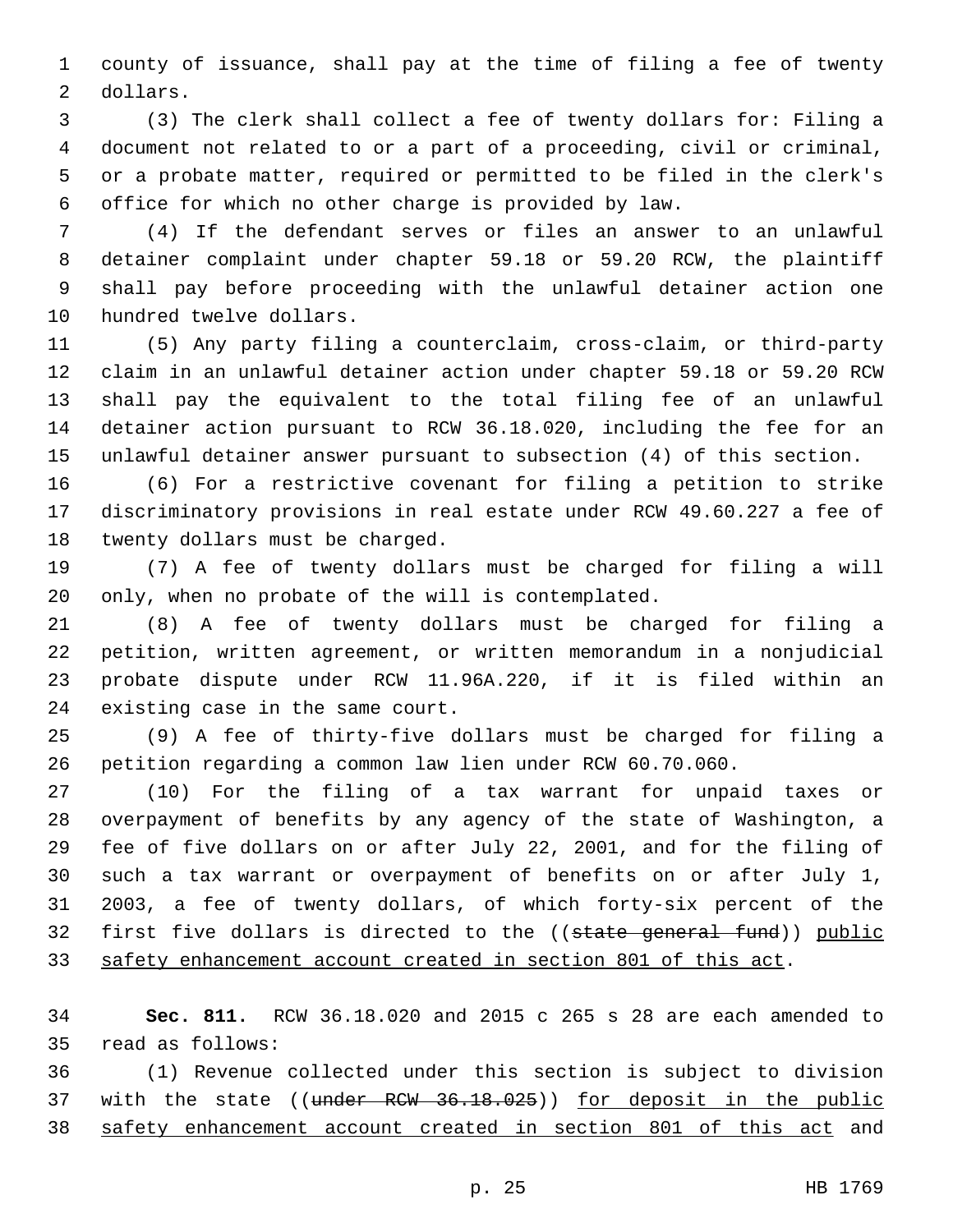with the county or regional law library fund under RCW 27.24.070, except as provided in subsection (5) of this section.

 (2) Clerks of superior courts shall collect the following fees 4 for their official services:

 (a) In addition to any other fee required by law, the party filing the first or initial document in any civil action, including, but not limited to an action for restitution, adoption, or change of name, and any party filing a counterclaim, cross-claim, or third- party claim in any such civil action, shall pay, at the time the document is filed, a fee of two hundred dollars except, in an unlawful detainer action under chapter 59.18 or 59.20 RCW for which the plaintiff shall pay a case initiating filing fee of forty-five dollars, or in proceedings filed under RCW 28A.225.030 alleging a violation of the compulsory attendance laws where the petitioner shall not pay a filing fee. The forty-five dollar filing fee under this subsection for an unlawful detainer action shall not include an order to show cause or any other order or judgment except a default order or default judgment in an unlawful detainer action.

 (b) Any party, except a defendant in a criminal case, filing the first or initial document on an appeal from a court of limited jurisdiction or any party on any civil appeal, shall pay, when the 22 document is filed, a fee of two hundred dollars.

 (c) For filing of a petition for judicial review as required under RCW 34.05.514 a filing fee of two hundred dollars.

 (d) For filing of a petition for unlawful harassment under RCW 26 10.14.040 a filing fee of fifty-three dollars.

 (e) For filing the notice of debt due for the compensation of a crime victim under RCW 7.68.120(2)(a) a fee of two hundred dollars.

 (f) In probate proceedings, the party instituting such proceedings, shall pay at the time of filing the first document 31 therein, a fee of two hundred dollars.

 (g) For filing any petition to contest a will admitted to probate or a petition to admit a will which has been rejected, or a petition objecting to a written agreement or memorandum as provided in RCW 11.96A.220, there shall be paid a fee of two hundred dollars.

 (h) Upon conviction or plea of guilty, upon failure to prosecute an appeal from a court of limited jurisdiction as provided by law, or upon affirmance of a conviction by a court of limited jurisdiction, an adult defendant in a criminal case shall be liable for a fee of 40 two hundred dollars.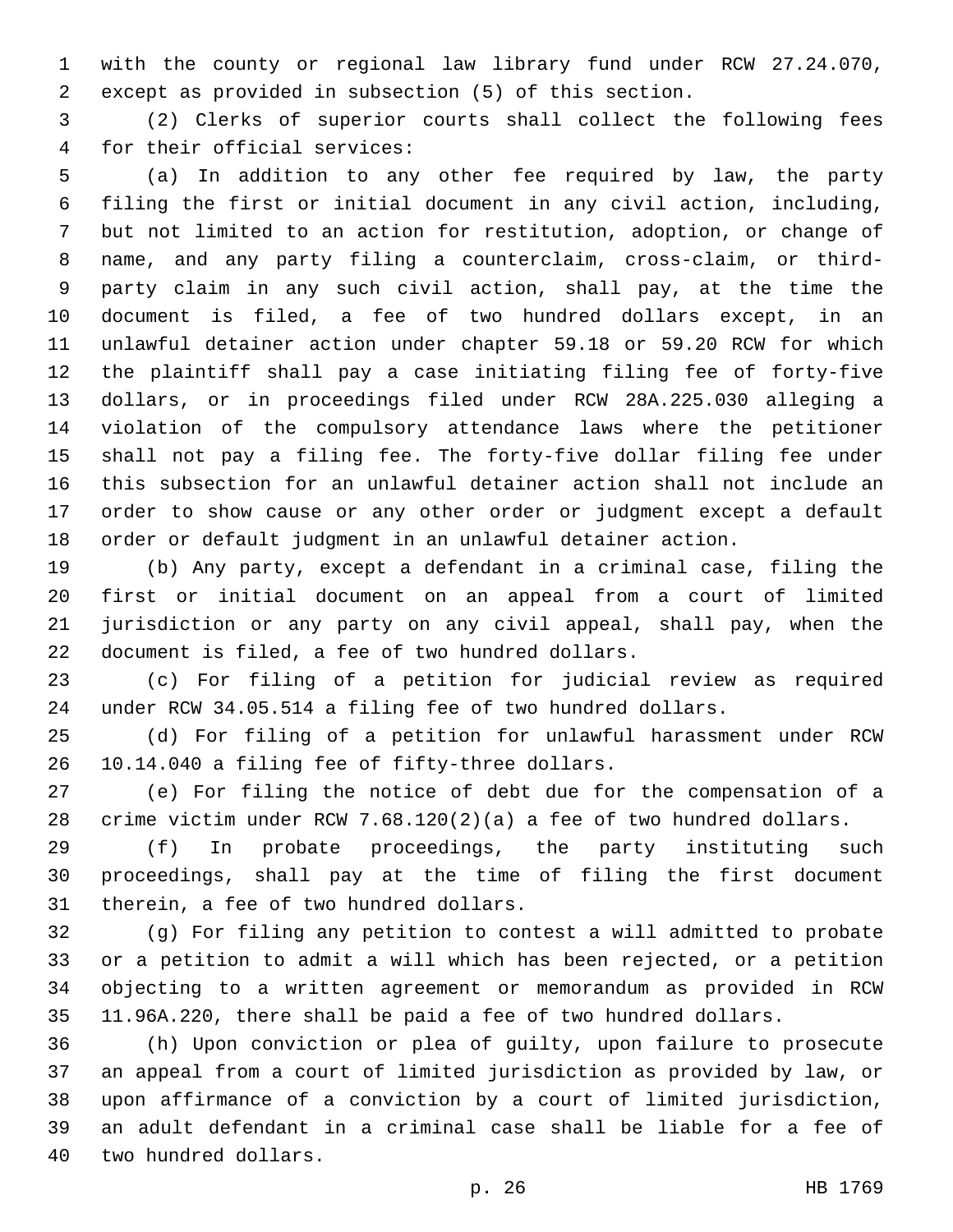(i) With the exception of demands for jury hereafter made and garnishments hereafter issued, civil actions and probate proceedings filed prior to midnight, July 1, 1972, shall be completed and governed by the fee schedule in effect as of January 1, 1972. However, no fee shall be assessed if an order of dismissal on the clerk's record be filed as provided by rule of the supreme court.

 (3) No fee shall be collected when a petition for relinquishment of parental rights is filed pursuant to RCW 26.33.080 or for forms and instructional brochures provided under RCW 26.50.030.

 (4) No fee shall be collected when an abstract of judgment is filed by the county clerk of another county for the purposes of 12 collection of legal financial obligations.

 (5)(a) Until July 1, 2017, in addition to the fees required to be collected under this section, clerks of the superior courts must collect surcharges as provided in this subsection (5) of which seventy-five percent must be remitted to the state treasurer for deposit in the judicial stabilization trust account and twenty-five 18 percent must be retained by the county.

 (b) On filing fees required to be collected under subsection (2)(b) of this section, a surcharge of thirty dollars must be 21 collected.

 (c) On all filing fees required to be collected under this section, except for fees required under subsection (2)(b), (d), and (h) of this section, a surcharge of forty dollars must be collected.

 **Sec. 812.** RCW 36.18.025 and 2009 c 479 s 22 are each amended to 26 read as follows:

 Forty-six percent of the money received from filing fees paid pursuant to RCW 36.18.020, except those collected for the filing of warrants for unpaid taxes or overpayments by state agencies as outlined in RCW 36.18.012(10), shall be transmitted by the county treasurer each month to the state treasurer for deposit in the ((state general fund)) public safety enhancement account created in 33 section 801 of this act.

 **Sec. 813.** RCW 41.26.800 and 2008 c 99 s 2 are each amended to read as follows:35

 The local public safety enhancement account is created in the state treasury. Moneys in the account may be spent only after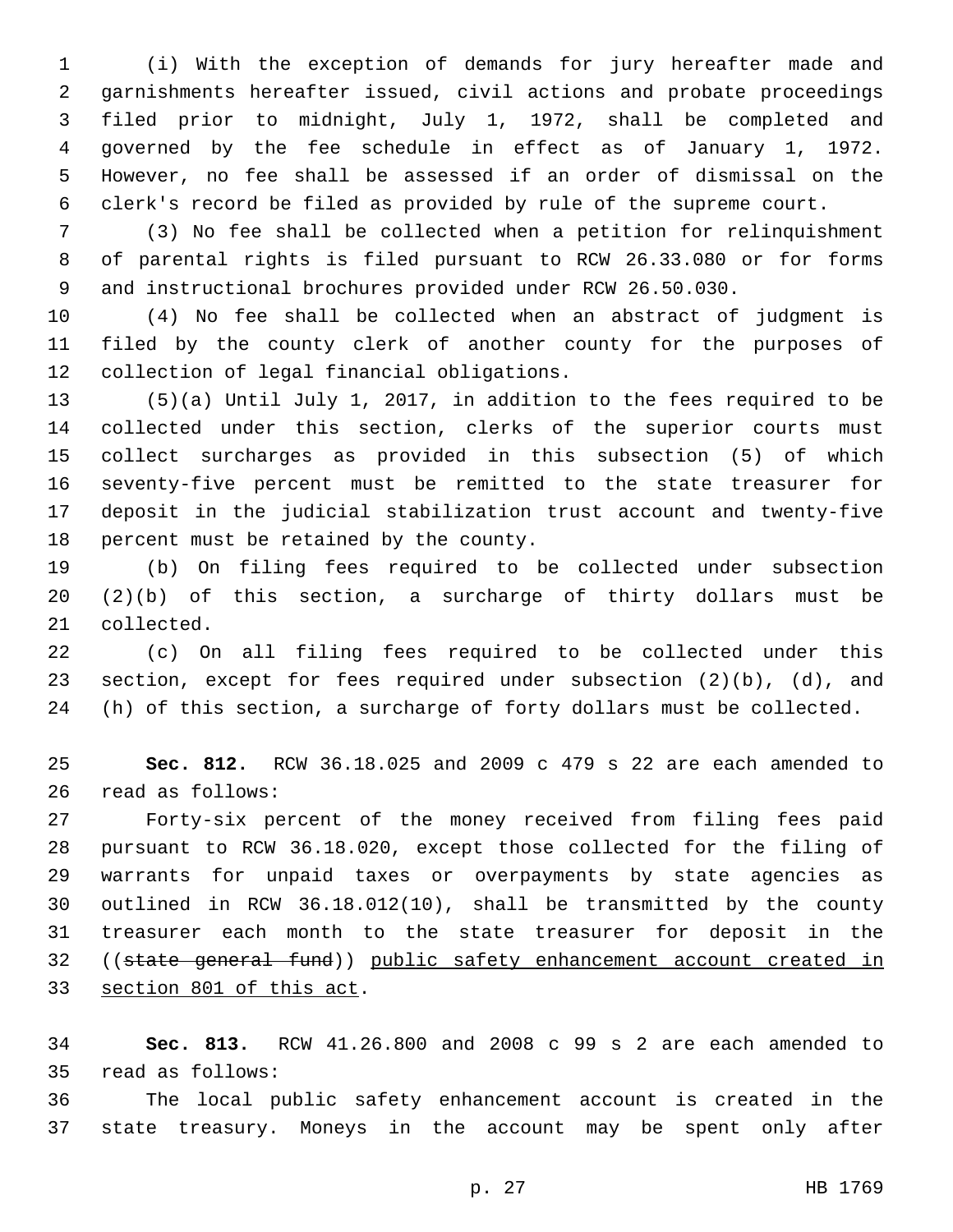appropriation. All receipts from RCW 41.26.802 must be deposited into the account. Expenditures from the account may be used as follows:

 (1) Following appropriation, fifty percent of the money in the account shall be transferred to the law enforcement officers' and firefighters' retirement system benefits improvement account 6 established in RCW 41.26.805.

 (2) Following appropriation, the balance shall be distributed by the state treasurer to all jurisdictions with law enforcement officers' and firefighters' plan 2 members. Each year, the department of retirement systems will determine each jurisdictions' proportionate share of funds based on the number of plan 2 members each jurisdiction has on June 1st of the prior year divided by the total number of plan 2 members in the system. The department of retirement systems shall provide the distribution allocation to the state treasurer. Distributions by the state treasurer shall be made annually each January 1st with one-half of the appropriation being distributed in the first year of the appropriation and any remainder the following year. If an appropriation is made for a single fiscal year, the entire appropriation shall be distributed the following January 1st. Jurisdictions that contract with other eligible jurisdictions for law enforcement services or fire protection services must agree on the distribution of funds between the contracting parties and must inform the department of retirement systems as to how the distribution is to be made. Distributions will continue to be made under the terms of the agreement until the department of retirement systems is notified by the eligible jurisdiction of any agreement revisions. If there is no agreement within six months of the distribution date, the moneys lapse to the state treasury. Moneys distributed from the balance of the local public safety enhancement account may be used for the following purposes: (a) Criminal justice, including those where an ancillary benefit to the civil justice occurs, and includes domestic violence programs; (b) information and assistance to parents and families dealing with at-risk or runaway youth; or (c) public safety. Money distributed from the account shall not supplant existing funds used for these purposes. For purposes of this subsection, "existing funds" means the actual operating expenditures for the calendar year prior to the first distribution from the account. Actual operating expenditures excludes lost federal funds, lost or expired state grants or loans, extraordinary events not likely to reoccur, change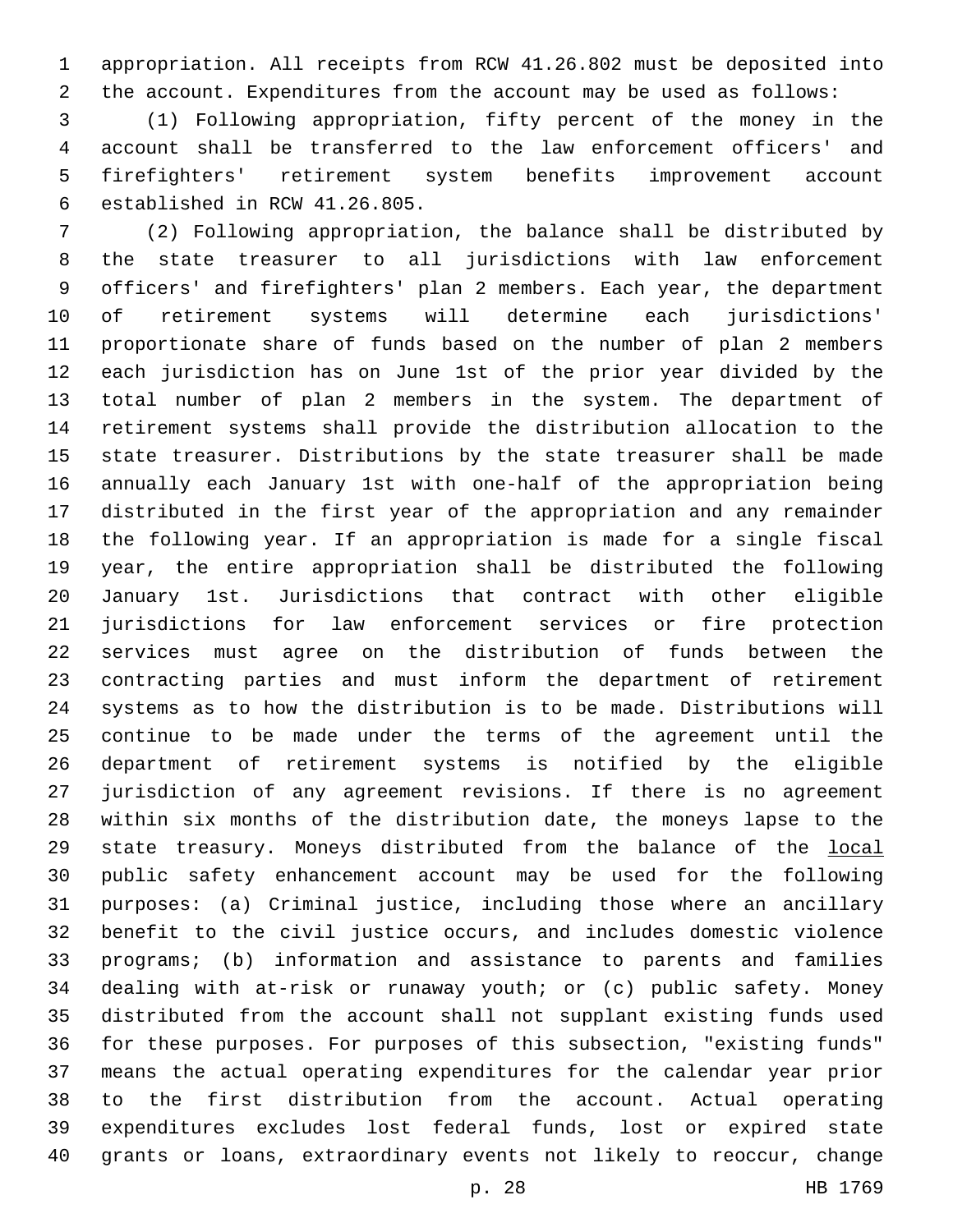in contract provisions beyond the control of the jurisdiction receiving the services, and major capital expenditures.

 **Sec. 814.** RCW 43.08.250 and 2009 c 479 s 26 are each amended to 4 read as follows:

 (1) The money received by the state treasurer from fees, fines, forfeitures, penalties, reimbursements or assessments by any court organized under Title 3 or 35 RCW, or chapter 2.08 RCW, shall be 8 deposited in the ((state general fund)) public safety enhancement 9 account created in section 801 of this act.

 (2) The money received by the state treasurer from the increase in fees imposed by sections 9, 10, 12, 13, 14, 17, and 19, chapter 12 457, Laws of 2005 shall be deposited in the ((state general fund)) public safety enhancement account created in section 801 of this act. It is the intent of the legislature that fifty percent of such money be appropriated to the administrator for the courts for the purposes of contributing to district court judges' salaries and to eligible elected municipal court judges' salaries. It is further the intent of the legislature that the balance of such moneys be used to fund criminal indigent defense assistance and enhancement at the trial court level, representation of parents in dependency and termination proceedings, and civil legal representation of indigent persons.

 **Sec. 815.** RCW 43.17.150 and 2009 c 479 s 27 are each amended to 23 read as follows:

 (1) Each state agency is authorized to receive property or money made available by the attorney general of the United States under section 881(e) of Title 21 of the United States Code and, except as required to the contrary under subsection (2) of this section, to use the property or spend the money for such purposes as are permitted under both federal law and the state law specifying the powers and 30 duties of the agency.

 (2) Unless precluded by federal law, all funds received by a state agency under section 881(e) of Title 21 of the United States 33 Code shall be promptly deposited into the ((state general fund)) public safety enhancement account created in section 801 of this act.

 **Sec. 816.** RCW 46.63.110 and 2012 c 82 s 1 are each amended to 36 read as follows: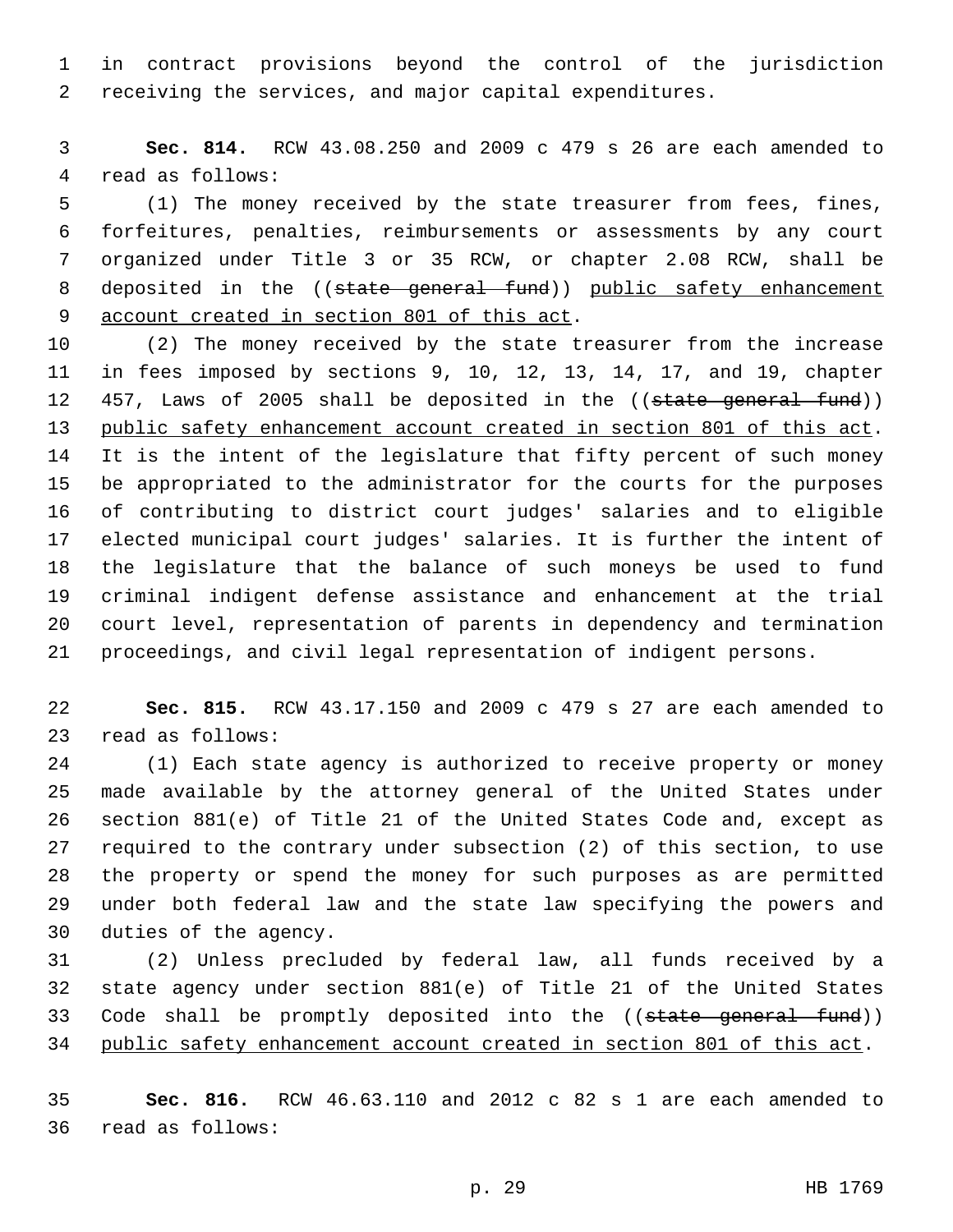(1) A person found to have committed a traffic infraction shall be assessed a monetary penalty. No penalty may exceed two hundred and fifty dollars for each offense unless authorized by this chapter or 4 title.

 (2) The monetary penalty for a violation of (a) RCW 46.55.105(2) is two hundred fifty dollars for each offense; (b) RCW 46.61.210(1) is five hundred dollars for each offense. No penalty assessed under 8 this subsection (2) may be reduced.

 (3) The supreme court shall prescribe by rule a schedule of monetary penalties for designated traffic infractions. This rule shall also specify the conditions under which local courts may exercise discretion in assessing fines and penalties for traffic infractions. The legislature respectfully requests the supreme court to adjust this schedule every two years for inflation.

 (4) There shall be a penalty of twenty-five dollars for failure to respond to a notice of traffic infraction except where the infraction relates to parking as defined by local law, ordinance, regulation, or resolution or failure to pay a monetary penalty imposed pursuant to this chapter. A local legislative body may set a monetary penalty not to exceed twenty-five dollars for failure to respond to a notice of traffic infraction relating to parking as defined by local law, ordinance, regulation, or resolution. The local court, whether a municipal, police, or district court, shall impose the monetary penalty set by the local legislative body.

 (5) Monetary penalties provided for in chapter 46.70 RCW which are civil in nature and penalties which may be assessed for violations of chapter 46.44 RCW relating to size, weight, and load of motor vehicles are not subject to the limitation on the amount of monetary penalties which may be imposed pursuant to this chapter.

 (6) Whenever a monetary penalty, fee, cost, assessment, or other monetary obligation is imposed by a court under this chapter, it is immediately payable and is enforceable as a civil judgment under Title 6 RCW. If the court determines, in its discretion, that a person is not able to pay a monetary obligation in full, and not more than one year has passed since the later of July 1, 2005, or the date the monetary obligation initially became due and payable, the court shall enter into a payment plan with the person, unless the person has previously been granted a payment plan with respect to the same monetary obligation, or unless the person is in noncompliance of any existing or prior payment plan, in which case the court may, at its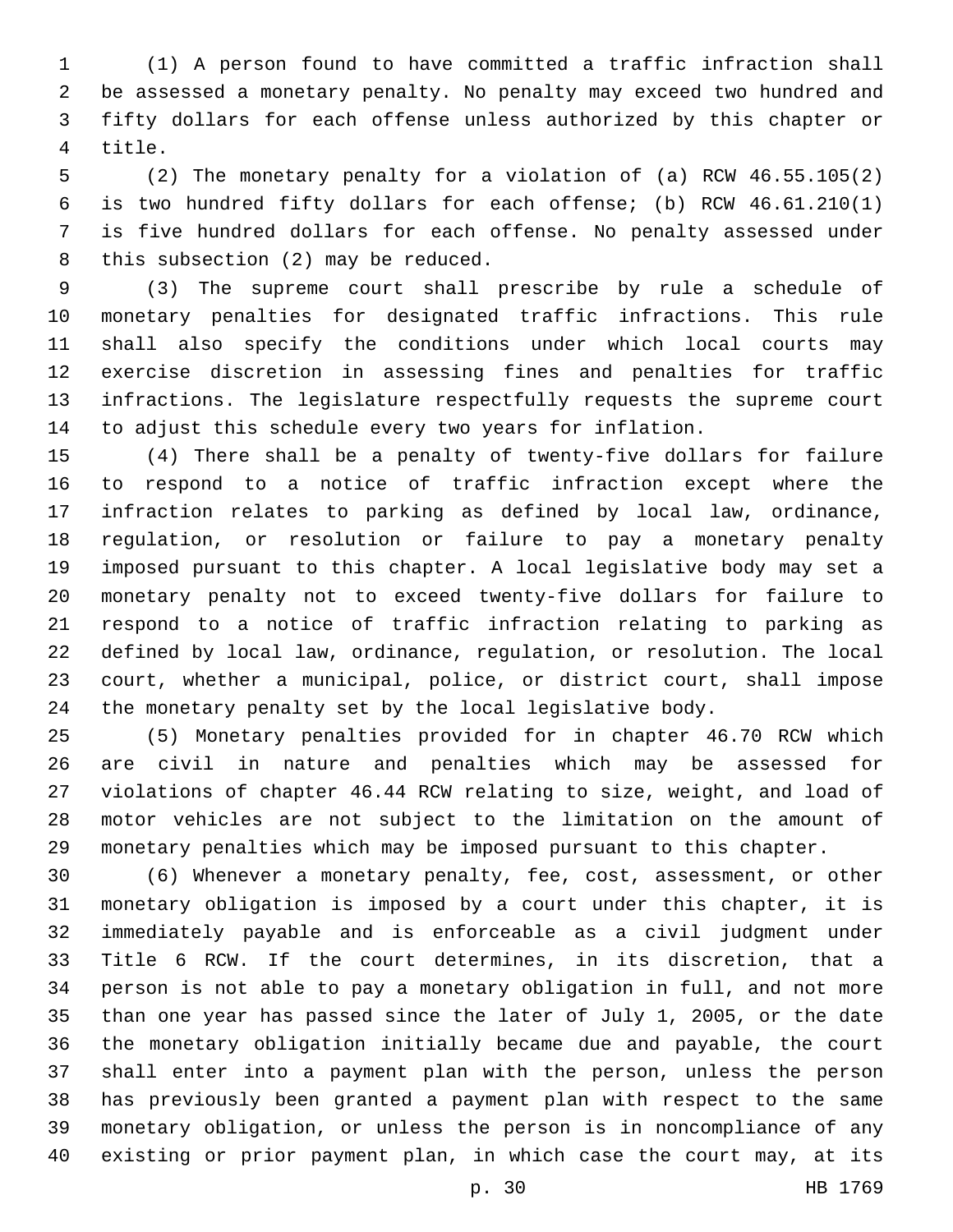discretion, implement a payment plan. If the court has notified the department that the person has failed to pay or comply and the person has subsequently entered into a payment plan and made an initial payment, the court shall notify the department that the infraction has been adjudicated, and the department shall rescind any suspension of the person's driver's license or driver's privilege based on failure to respond to that infraction. "Payment plan," as used in this section, means a plan that requires reasonable payments based on the financial ability of the person to pay. The person may voluntarily pay an amount at any time in addition to the payments 11 required under the payment plan.

 (a) If a payment required to be made under the payment plan is delinquent or the person fails to complete a community restitution program on or before the time established under the payment plan, unless the court determines good cause therefor and adjusts the payment plan or the community restitution plan accordingly, the court may refer the unpaid monetary penalty, fee, cost, assessment, or other monetary obligation for civil enforcement until all monetary obligations, including those imposed under subsections (3) and (4) of this section, have been paid, and court authorized community restitution has been completed, or until the court has entered into a new time payment or community restitution agreement with the person. For those infractions subject to suspension under RCW 46.20.289, the court shall notify the department of the person's failure to meet the conditions of the plan, and the department shall suspend the person's 26 driver's license or driving privileges.

 (b) If a person has not entered into a payment plan with the court and has not paid the monetary obligation in full on or before the time established for payment, the court may refer the unpaid monetary penalty, fee, cost, assessment, or other monetary obligation to a collections agency until all monetary obligations have been paid, including those imposed under subsections (3) and (4) of this section, or until the person has entered into a payment plan under this section. For those infractions subject to suspension under RCW 46.20.289, the court shall notify the department of the person's delinquency, and the department shall suspend the person's driver's 37 license or driving privileges.

 (c) If the payment plan is to be administered by the court, the court may assess the person a reasonable administrative fee to be wholly retained by the city or county with jurisdiction. The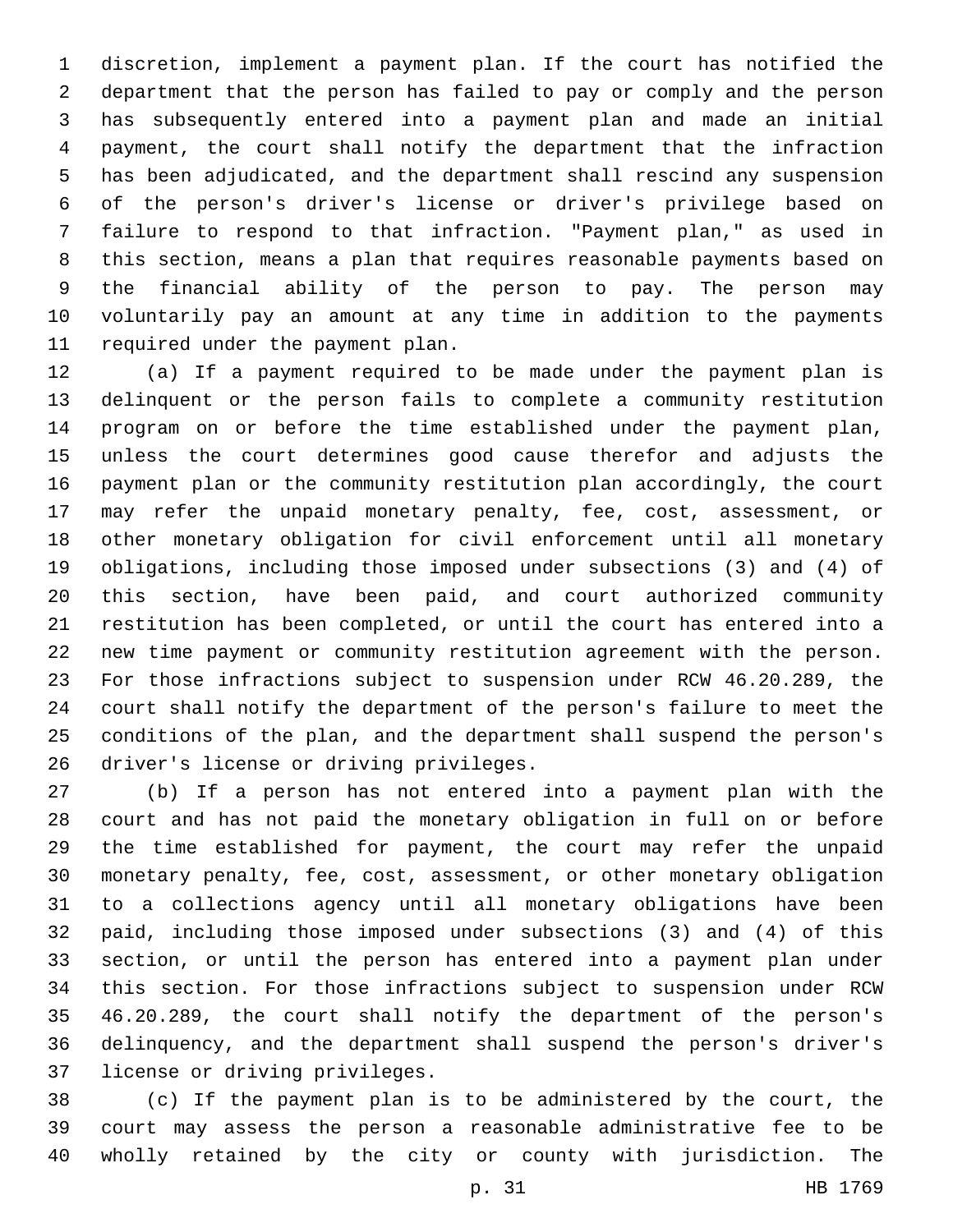administrative fee shall not exceed ten dollars per infraction or twenty-five dollars per payment plan, whichever is less.

 (d) Nothing in this section precludes a court from contracting with outside entities to administer its payment plan system. When outside entities are used for the administration of a payment plan, the court may assess the person a reasonable fee for such administrative services, which fee may be calculated on a periodic, 8 percentage, or other basis.

 (e) If a court authorized community restitution program for offenders is available in the jurisdiction, the court may allow conversion of all or part of the monetary obligations due under this section to court authorized community restitution in lieu of time payments if the person is unable to make reasonable time payments.

 (7) In addition to any other penalties imposed under this section and not subject to the limitation of subsection (1) of this section, a person found to have committed a traffic infraction shall be 17 assessed:

 (a) A fee of five dollars per infraction. Under no circumstances shall this fee be reduced or waived. Revenue from this fee shall be forwarded to the state treasurer for deposit in the emergency medical services and trauma care system trust account under RCW 70.168.040;

 (b) A fee of ten dollars per infraction. Under no circumstances shall this fee be reduced or waived. Revenue from this fee shall be forwarded to the state treasurer for deposit in the Washington auto 25 theft prevention authority account; and

 (c) A fee of two dollars per infraction. Revenue from this fee shall be forwarded to the state treasurer for deposit in the traumatic brain injury account established in RCW 74.31.060.

 (8)(a) In addition to any other penalties imposed under this section and not subject to the limitation of subsection (1) of this section, a person found to have committed a traffic infraction other than of RCW 46.61.527 or 46.61.212 shall be assessed an additional penalty of twenty dollars. The court may not reduce, waive, or suspend the additional penalty unless the court finds the offender to be indigent. If a court authorized community restitution program for offenders is available in the jurisdiction, the court shall allow offenders to offset all or a part of the penalty due under this subsection (8) by participation in the court authorized community 39 restitution program.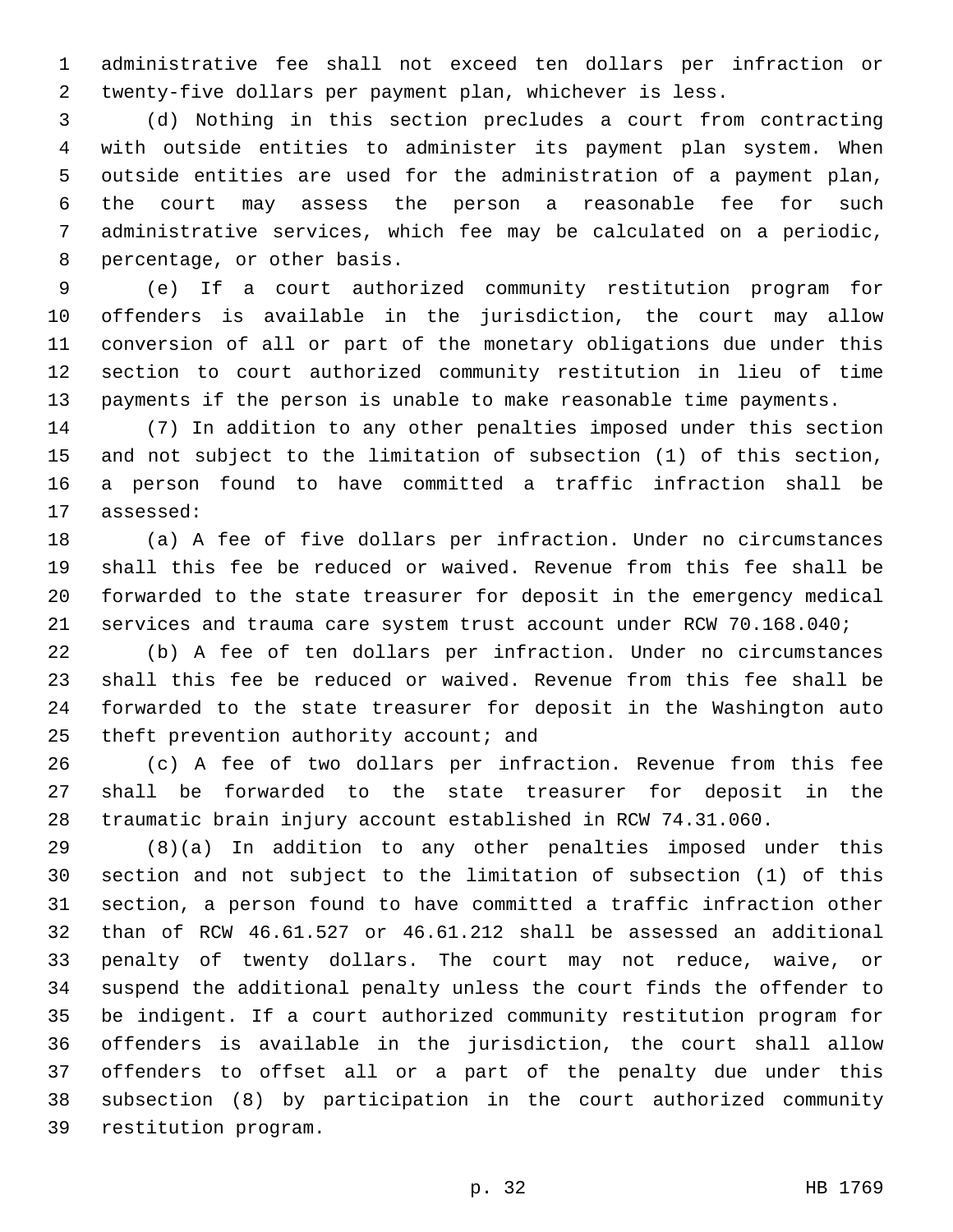(b) Eight dollars and fifty cents of the additional penalty under (a) of this subsection shall be remitted to the state treasurer. The remaining revenue from the additional penalty must be remitted under chapters 2.08, 3.46, 3.50, 3.62, 10.82, and 35.20 RCW. Money remitted under this subsection to the state treasurer must be deposited in the ((state general fund)) public safety enhancement account created in section 801 of this act. The balance of the revenue received by the county or city treasurer under this subsection must be deposited into 9 the county or city current expense fund. ((Moneys retained by the 10 eity or county under this subsection shall constitute reimbursement 11 for any liabilities under RCW 43.135.060.)

 (9) If a legal proceeding, such as garnishment, has commenced to collect any delinquent amount owed by the person for any penalty imposed by the court under this section, the court may, at its 15 discretion, enter into a payment plan.

 (10) The monetary penalty for violating RCW 46.37.395 is: (a) Two hundred fifty dollars for the first violation; (b) five hundred dollars for the second violation; and (c) seven hundred fifty dollars 19 for each violation thereafter.

 **Sec. 817.** RCW 46.64.055 and 2009 c 479 s 40 are each amended to 21 read as follows:

 (1) In addition to any other penalties imposed for conviction of a violation of this title that is a misdemeanor, gross misdemeanor, or felony, the court shall impose an additional penalty of fifty dollars. The court may not reduce, waive, or suspend the additional penalty unless the court finds the offender to be indigent. If a community restitution program for offenders is available in the jurisdiction, the court shall allow offenders to offset all or a part of the penalty due under this section by participation in the 30 community restitution program.

 (2) Revenue from the additional penalty must be remitted under chapters 2.08, 3.46, 3.50, 3.62, 10.82, and 35.20 RCW. Money remitted under this section to the state treasurer must be deposited in the ((state general fund)) public safety enhancement account created in section 801 of this act. The balance of the revenue received by the county or city treasurer under this section must be deposited into 37 the county or city current expense fund. ((Moneys retained by the city or county under this subsection shall constitute reimbursement for any liabilities under RCW 43.135.060.))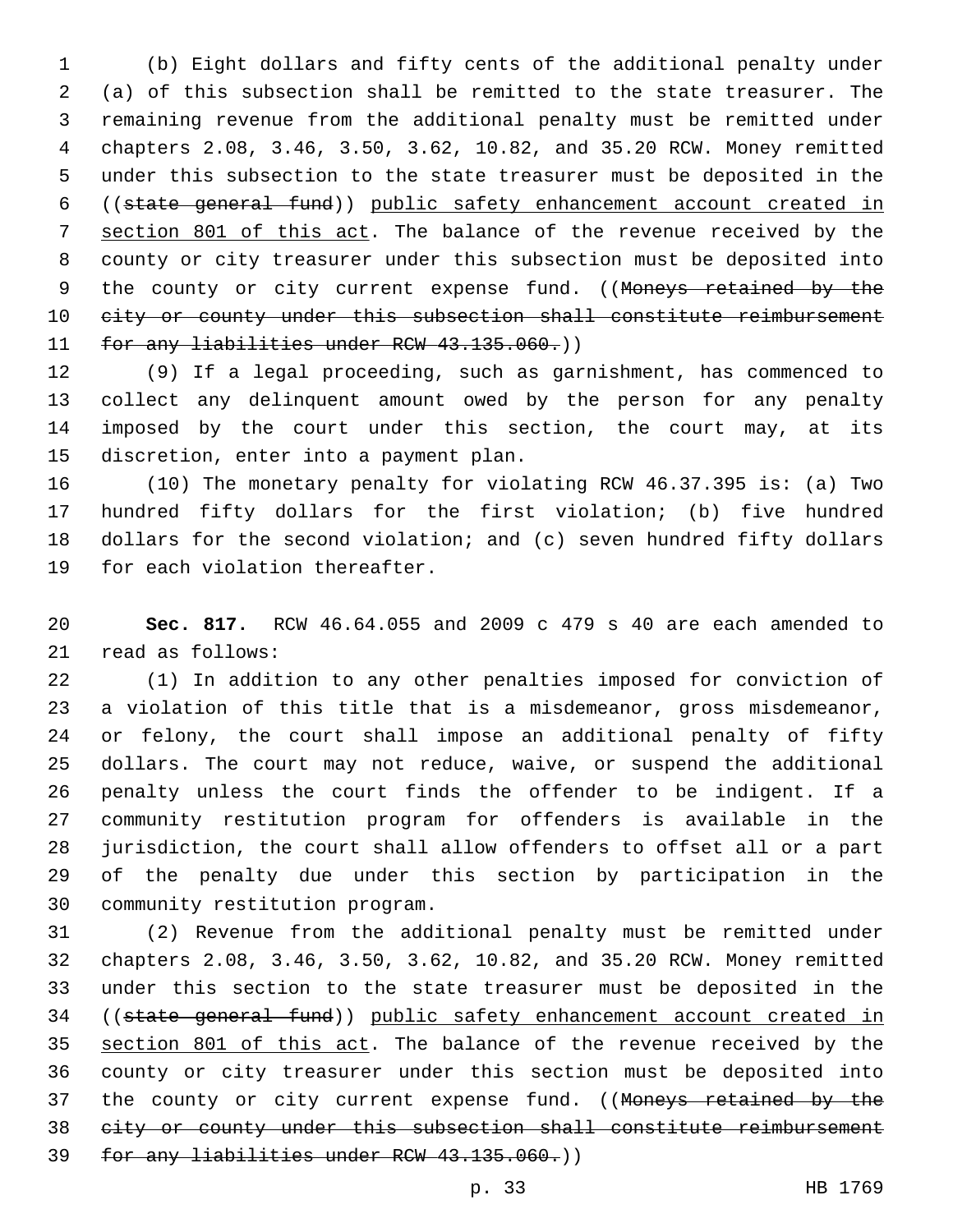**Sec. 818.** RCW 77.12.201 and 2016 sp.s. c 36 s 947 are each 2 amended to read as follows:

 The legislative authority of a county may elect, by giving written notice to the director and the treasurer prior to January 1st of any year, to obtain for the following year an amount in lieu of real property taxes on game lands as provided in RCW 77.12.203. Upon the election, the county shall keep a record of all fines, forfeitures, reimbursements, and costs assessed and collected, in whole or in part, under this title for violations of law or rules adopted pursuant to this title, with the exception of the 2011-2013,  $2013-2015(\{\frac{1}{k}\})$ , and  $2015-2017$  fiscal biennia, and shall monthly remit an amount equal to the amount collected to the state treasurer 13 for deposit in the ((state general fund)) public safety enhancement account created in section 801 of this act. The election shall continue until the department is notified differently prior to 16 January 1st of any year.

 **Sec. 819.** RCW 43.84.092 and 2016 c 194 s 5, 2016 c 161 s 20, and 2016 c 112 s 4 are each reenacted and amended to read as follows:

 (1) All earnings of investments of surplus balances in the state treasury shall be deposited to the treasury income account, which account is hereby established in the state treasury.

 (2) The treasury income account shall be utilized to pay or receive funds associated with federal programs as required by the federal cash management improvement act of 1990. The treasury income account is subject in all respects to chapter 43.88 RCW, but no appropriation is required for refunds or allocations of interest earnings required by the cash management improvement act. Refunds of interest to the federal treasury required under the cash management improvement act fall under RCW 43.88.180 and shall not require appropriation. The office of financial management shall determine the amounts due to or from the federal government pursuant to the cash management improvement act. The office of financial management may direct transfers of funds between accounts as deemed necessary to implement the provisions of the cash management improvement act, and this subsection. Refunds or allocations shall occur prior to the distributions of earnings set forth in subsection (4) of this 37 section.

 (3) Except for the provisions of RCW 43.84.160, the treasury income account may be utilized for the payment of purchased banking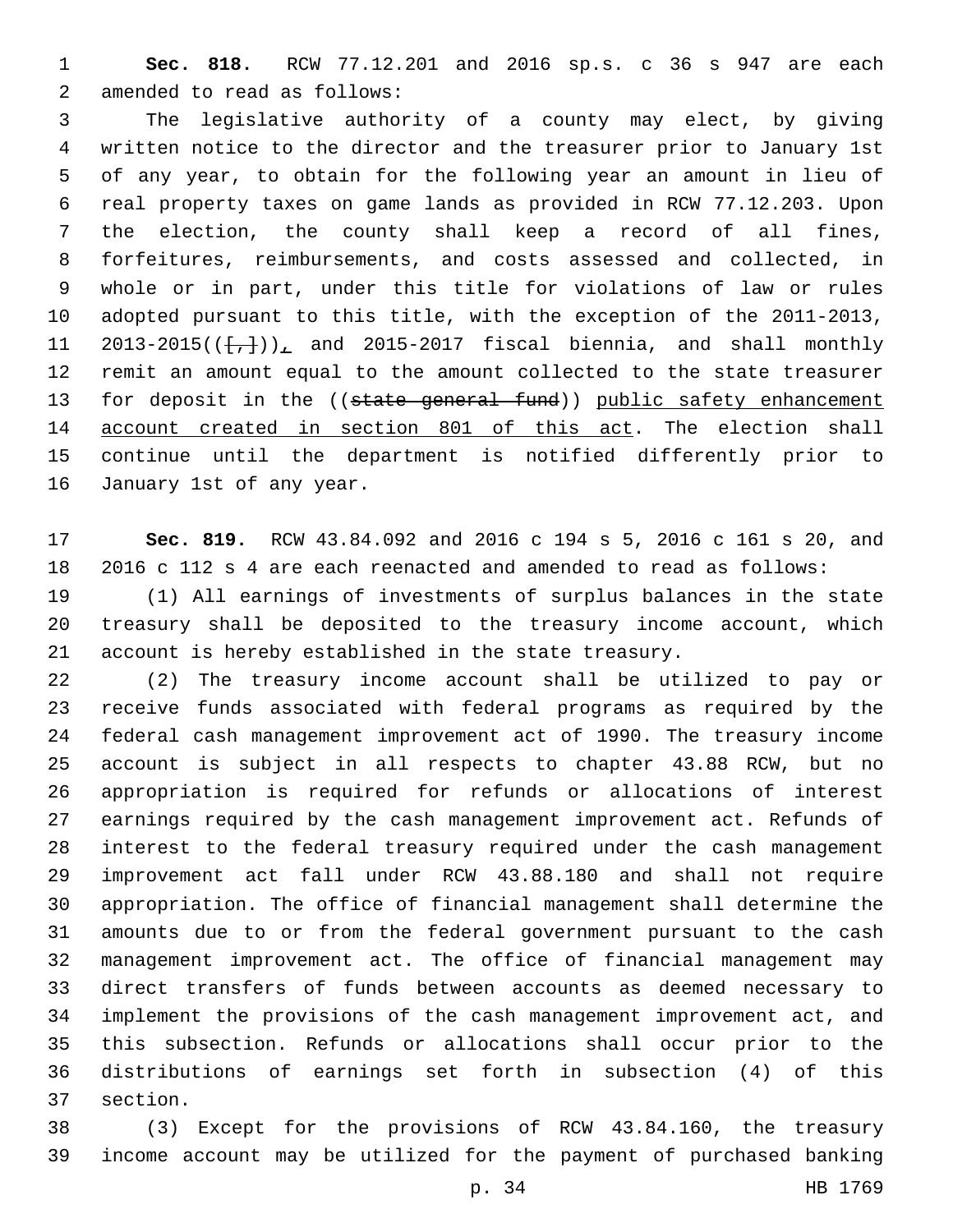services on behalf of treasury funds including, but not limited to, depository, safekeeping, and disbursement functions for the state treasury and affected state agencies. The treasury income account is subject in all respects to chapter 43.88 RCW, but no appropriation is required for payments to financial institutions. Payments shall occur prior to distribution of earnings set forth in subsection (4) of this 7 section.

 (4) Monthly, the state treasurer shall distribute the earnings 9 credited to the treasury income account. The state treasurer shall credit the general fund with all the earnings credited to the 11 treasury income account except:

 (a) The following accounts and funds shall receive their proportionate share of earnings based upon each account's and fund's average daily balance for the period: The aeronautics account, the aircraft search and rescue account, the Alaskan Way viaduct replacement project account, the brownfield redevelopment trust fund account, the budget stabilization account, the capital vessel replacement account, the capitol building construction account, the Cedar River channel construction and operation account, the Central Washington University capital projects account, the charitable, educational, penal and reformatory institutions account, the Chehalis basin account, the cleanup settlement account, the Columbia river basin water supply development account, the Columbia river basin taxable bond water supply development account, the Columbia river basin water supply revenue recovery account, the common school construction fund, the community forest trust account, the connecting Washington account, the county arterial preservation account, the county criminal justice assistance account, the deferred compensation administrative account, the deferred compensation principal account, the department of licensing services account, the department of retirement systems expense account, the developmental disabilities community trust account, the diesel idle reduction account, the drinking water assistance account, the drinking water assistance administrative account, the drinking water assistance repayment account, the Eastern Washington University capital projects account, the Interstate 405 express toll lanes operations account, the education construction fund, the education legacy trust account, the election account, the electric vehicle charging infrastructure account, the energy freedom account, the energy recovery act account, the essential rail assistance account, The Evergreen State College

p. 35 HB 1769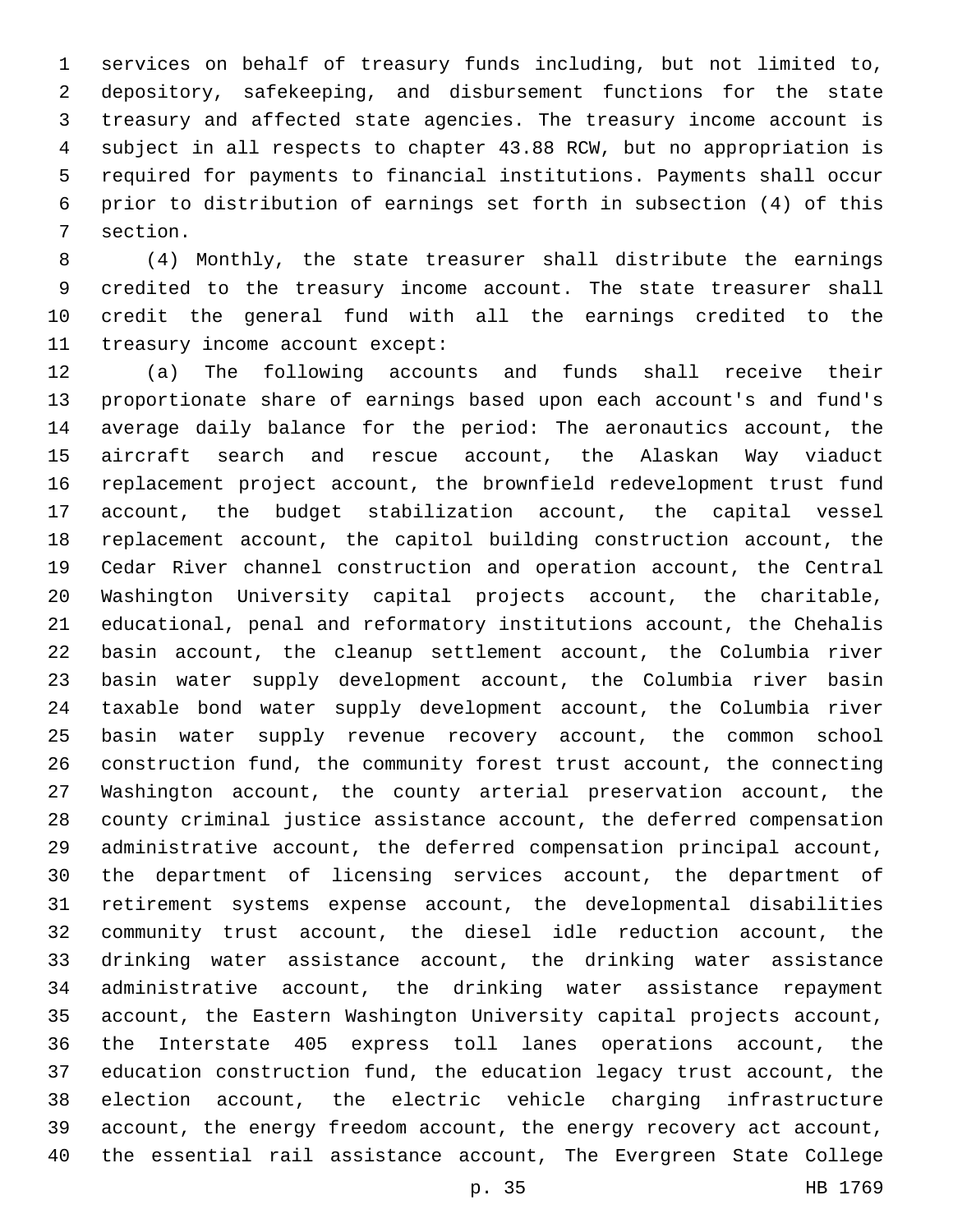capital projects account, the federal forest revolving account, the ferry bond retirement fund, the freight mobility investment account, the freight mobility multimodal account, the grade crossing protective fund, the public health services account, the high capacity transportation account, the state higher education construction account, the higher education construction account, the highway bond retirement fund, the highway infrastructure account, the highway safety fund, the high occupancy toll lanes operations account, the hospital safety net assessment fund, the industrial insurance premium refund account, the judges' retirement account, the judicial retirement administrative account, the judicial retirement principal account, the local leasehold excise tax account, the local real estate excise tax account, the local sales and use tax account, the marine resources stewardship trust account, the medical aid account, the mobile home park relocation fund, the money-purchase retirement savings administrative account, the money-purchase retirement savings principal account, the motor vehicle fund, the motorcycle safety education account, the multimodal transportation account, the multiuse roadway safety account, the municipal criminal justice assistance account, the natural resources deposit account, the oyster reserve land account, the pension funding stabilization account, the perpetual surveillance and maintenance account, the pollution liability insurance agency underground storage tank revolving account, the public employees' retirement system plan 1 account, the public employees' retirement system combined plan 2 and plan 3 account, the public facilities construction loan revolving account beginning July 1, 2004, the public health supplemental 28 account, the public safety enhancement account, the public works assistance account, the Puget Sound capital construction account, the Puget Sound ferry operations account, the Puget Sound taxpayer accountability account, the real estate appraiser commission account, the recreational vehicle account, the regional mobility grant program account, the resource management cost account, the rural arterial trust account, the rural mobility grant program account, the rural Washington loan fund, the site closure account, the skilled nursing facility safety net trust fund, the small city pavement and sidewalk account, the special category C account, the special wildlife account, the state employees' insurance account, the state employees' insurance reserve account, the state investment board expense account, the state investment board commingled trust fund accounts,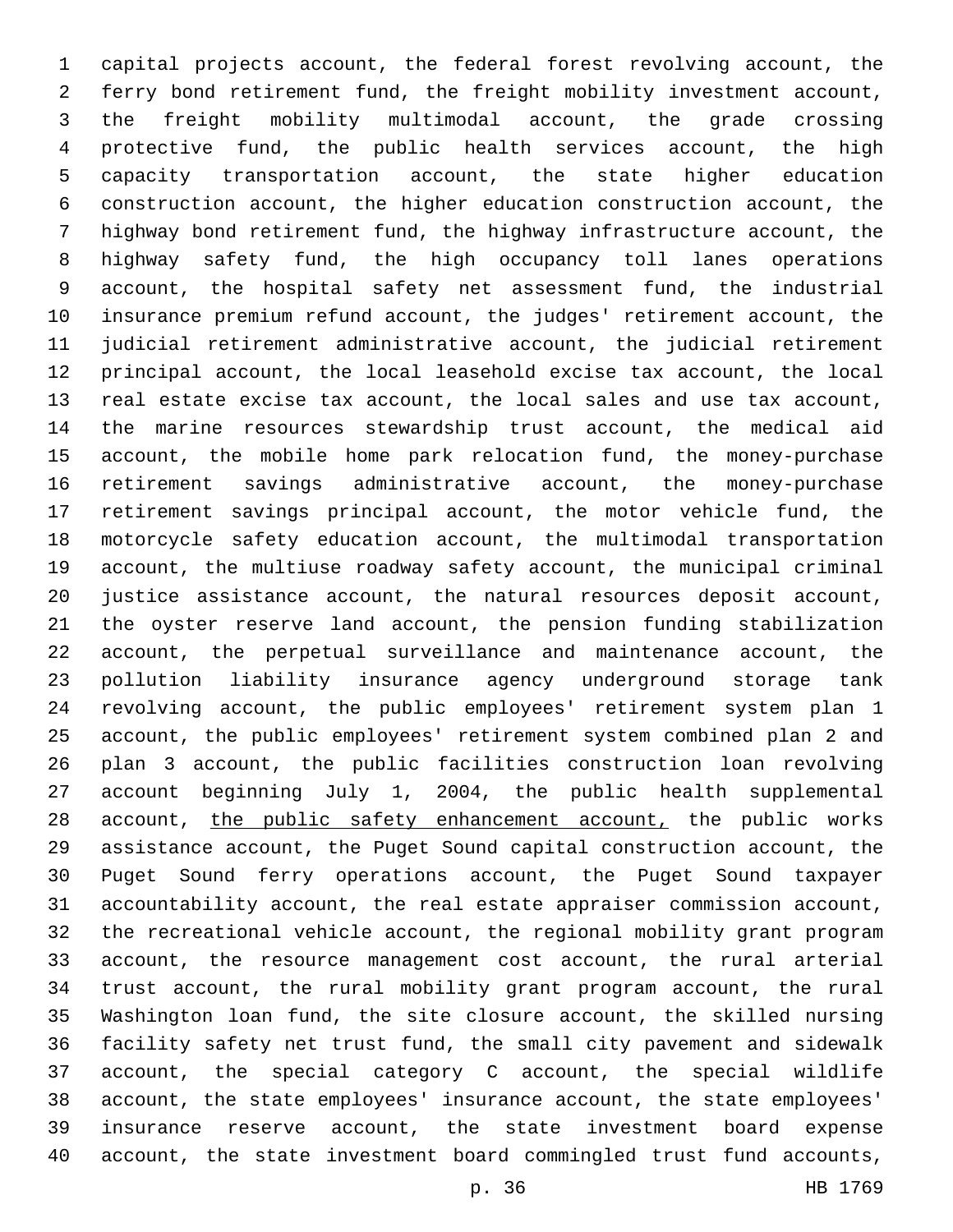the state patrol highway account, the state route number 520 civil penalties account, the state route number 520 corridor account, the state wildlife account, the supplemental pension account, the Tacoma Narrows toll bridge account, the teachers' retirement system plan 1 account, the teachers' retirement system combined plan 2 and plan 3 account, the tobacco prevention and control account, the tobacco settlement account, the toll facility bond retirement account, the transportation 2003 account (nickel account), the transportation equipment fund, the transportation fund, the transportation future funding program account, the transportation improvement account, the transportation improvement board bond retirement account, the transportation infrastructure account, the transportation partnership account, the traumatic brain injury account, the tuition recovery trust fund, the University of Washington bond retirement fund, the University of Washington building account, the volunteer firefighters' and reserve officers' relief and pension principal fund, the volunteer firefighters' and reserve officers' administrative fund, the Washington judicial retirement system account, the Washington law enforcement officers' and firefighters' system plan 1 retirement account, the Washington law enforcement officers' and firefighters' system plan 2 retirement account, the Washington public safety employees' plan 2 retirement account, the Washington school employees' retirement system combined plan 2 and 3 account, the Washington state health insurance pool account, the Washington state patrol retirement account, the Washington State University building account, the Washington State University bond retirement fund, the water pollution control revolving administration account, the water pollution control revolving fund, the Western Washington University capital projects account, the Yakima integrated plan implementation account, the Yakima integrated plan implementation revenue recovery account, and the Yakima integrated plan implementation taxable bond account. Earnings derived from investing balances of the agricultural permanent fund, the normal school permanent fund, the permanent common school fund, the scientific permanent fund, the state university permanent fund, and the state reclamation revolving account shall be allocated to their 37 respective beneficiary accounts.

 (b) Any state agency that has independent authority over accounts or funds not statutorily required to be held in the state treasury that deposits funds into a fund or account in the state treasury